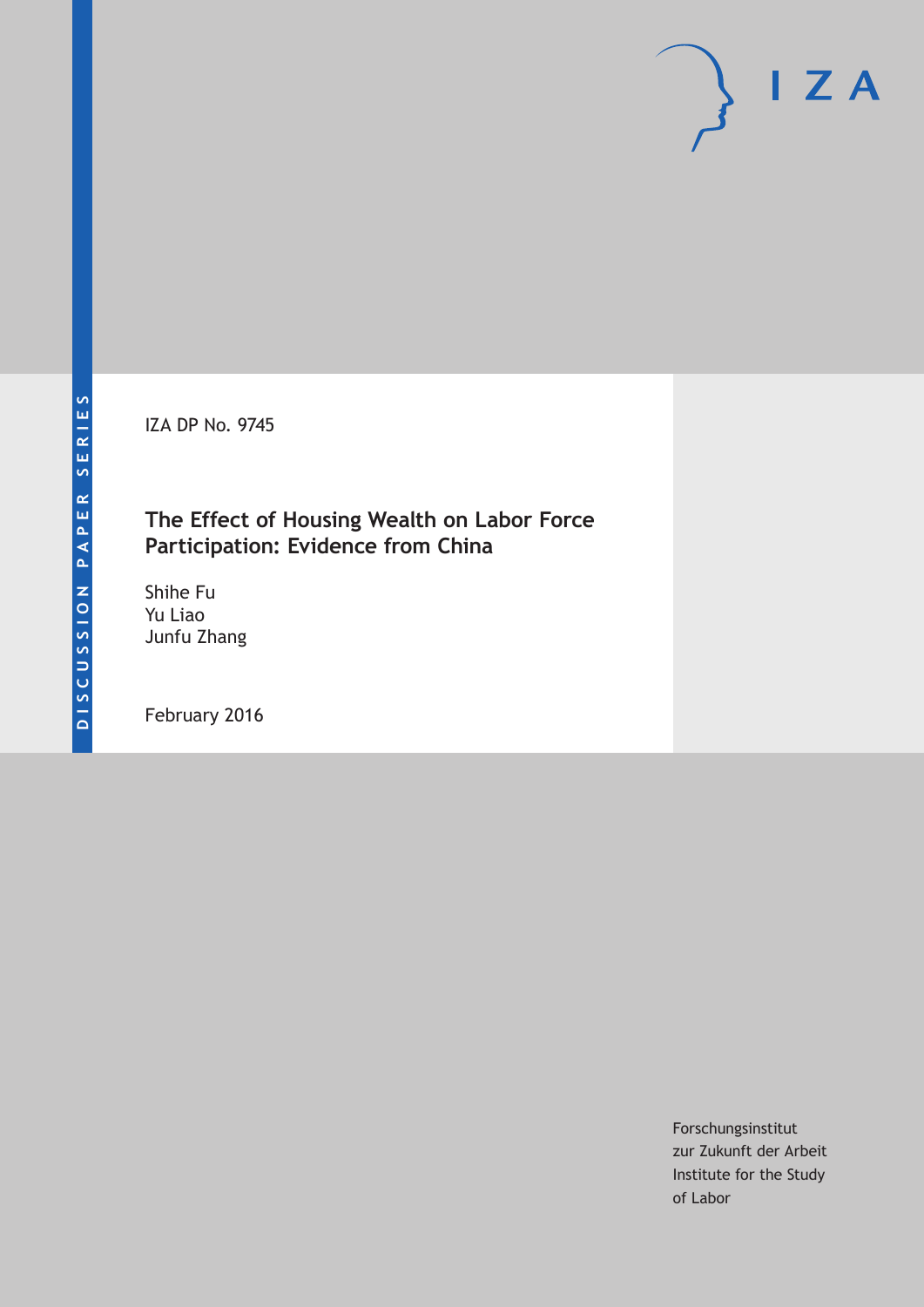# **The Effect of Housing Wealth on Labor Force Participation: Evidence from China**

### **Shihe Fu**

*Southwestern University of Finance and Economics* 

### **Yu Liao**

*Clark University* 

### **Junfu Zhang**

*Clark University and IZA*

Discussion Paper No. 9745 February 2016

IZA

P.O. Box 7240 53072 Bonn Germany

Phone: +49-228-3894-0 Fax: +49-228-3894-180 E-mail: iza@iza.org

Any opinions expressed here are those of the author(s) and not those of IZA. Research published in this series may include views on policy, but the institute itself takes no institutional policy positions. The IZA research network is committed to the IZA Guiding Principles of Research Integrity.

The Institute for the Study of Labor (IZA) in Bonn is a local and virtual international research center and a place of communication between science, politics and business. IZA is an independent nonprofit organization supported by Deutsche Post Foundation. The center is associated with the University of Bonn and offers a stimulating research environment through its international network, workshops and conferences, data service, project support, research visits and doctoral program. IZA engages in (i) original and internationally competitive research in all fields of labor economics, (ii) development of policy concepts, and (iii) dissemination of research results and concepts to the interested public.

IZA Discussion Papers often represent preliminary work and are circulated to encourage discussion. Citation of such a paper should account for its provisional character. A revised version may be available directly from the author.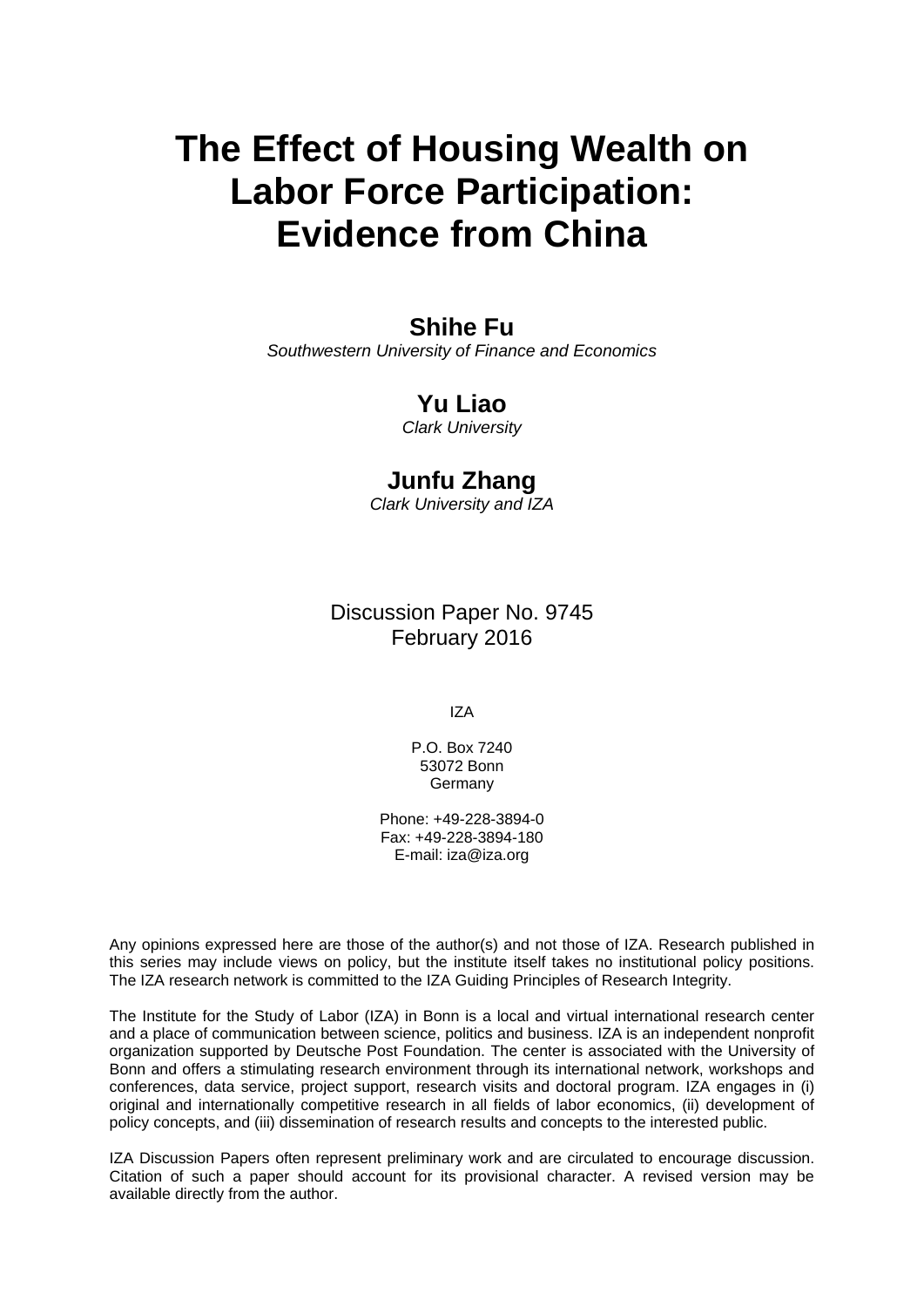IZA Discussion Paper No. 9745 February 2016

# **ABSTRACT**

## **The Effect of Housing Wealth on Labor Force Participation: Evidence from China\***

This paper uses the 2011 China Household Finance Survey data to estimate the effect of change in housing value on homeowners' labor force participation. Using the average housing capital gains of other homes in the same community as an instrument for the housing capital gains of a given household, we find that a 100 thousand yuan increase in housing value leads to a 1.37 percentage point decrease in female homeowners' probability of participating in the labor force and a 1.49 percentage point increase in their probability of becoming housewives. We find little effect on men's labor force participation.

JEL Classification: J21, J22, R20, R30

Keywords: housing wealth effect, housing price, labor supply, labor force participation

Corresponding author:

 $\overline{a}$ 

Junfu Zhang Department of Economics Clark University 950 Main Street Worcester, MA 01610 USA E-mail: juzhang@clarku.edu

<sup>\*</sup> We thank Albert Saiz and Siqi Zheng for their editorial guidance. We have benefitted from comments and suggestions by Corrado Giulietti, Guojun He, Sharon Pailler, Zhong Zhao, Klaus F. Zimmermann, two anonymous referees and conference participants at Tsinghua University, Shanghai University of Finance and Economics, Renmin University of China, and the China Economist Society 2015 annual conference. All remaining errors are our own.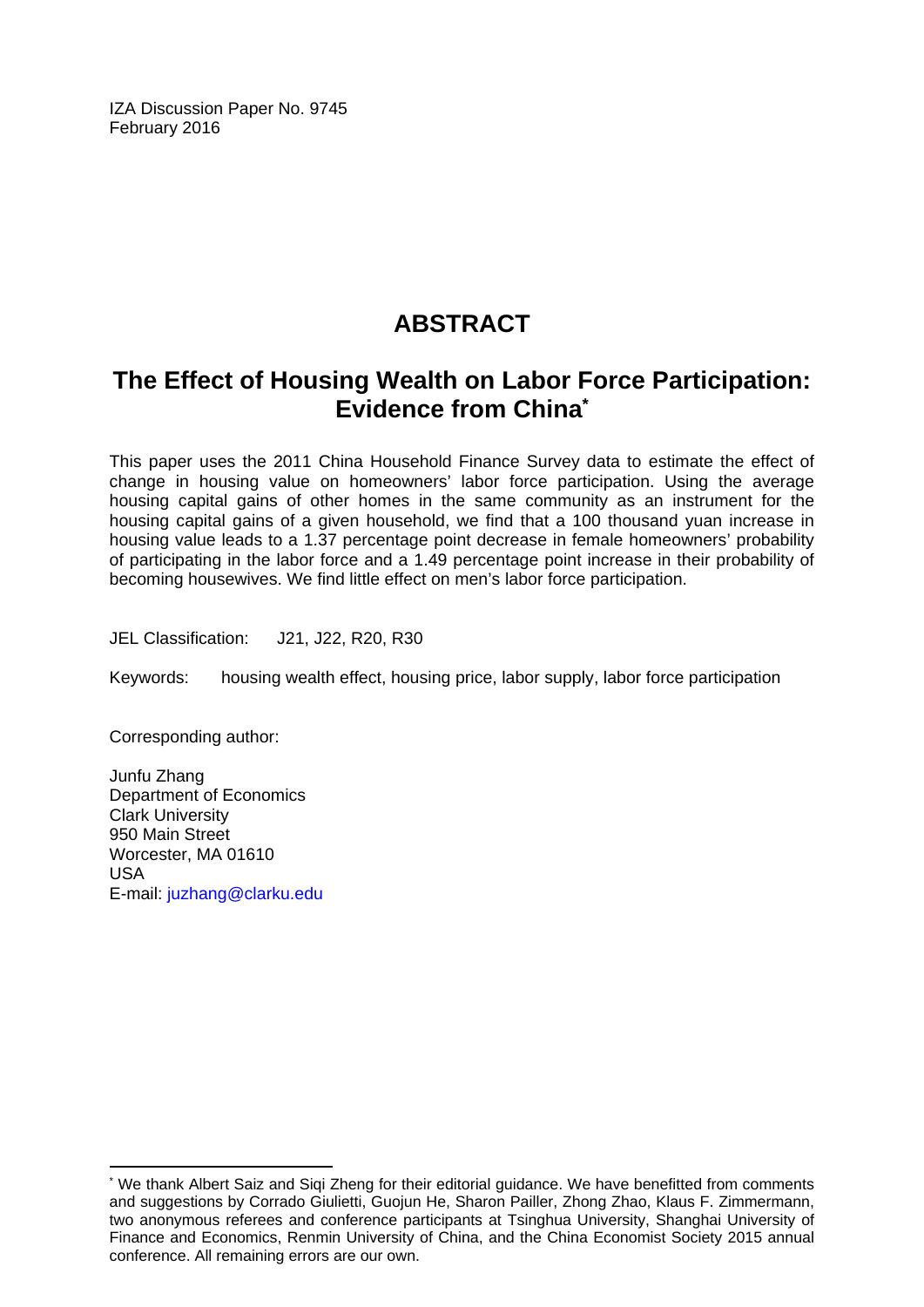#### **1. Introduction**

Along with rapid economic growth, China's urban housing and labor markets experienced substantial structural changes during the past two decades. Chinese housing markets expanded in the 1990s when the central government started to implement comprehensive reforms to privatize housing properties in cities; by 2011 nearly 90% of urban families were homeowners (Gan et al., 2013). Meanwhile, there has been an enormous housing price appreciation. According to the National Bureau of Statistics, during 2000-2013, average nominal housing price increased from 1,948 to 5,850 yuan per square meter (Figure 1). Real housing prices have been growing 10.5% annually in the 31 second-tier cities during 2003-2013, and 13.1% annually in the four first-tier cities: Beijing, Shanghai, Guangzhou, and Shenzhen (Fang et al., 2015).

In the meantime, Chinese urban labor markets also experienced a radical transition. The central planning system once guaranteed job opportunities to urban residents; however, massive layoffs occurred during the market-oriented reforms of the 1990s. Simultaneously, an increasing number of rural migrants entered the urban labor market. As a result, labor force participation rate declined and the unemployment rate rose (Feng et al., 2015). Since the early 2000s, labor force participation for men rebounded from the historically low levels of the 1990s, but has been stagnant for women (Figure 1).

This paper examines the link between housing and labor markets in urban China. Specifically, we test whether changes in housing wealth affect labor force participation. The large variations in housing price appreciation across Chinese cities provide an ideal context for us to explore these effects.

The wealth effect on leisure consumption and labor supply is a fundamental economic question that has attracted much attention from scholars. A few studies explore these dynamics using inheritance, lottery gains, housing voucher or rental subsidies as a positive income or wealth shock. Holtz-Eakin et al. (1993) find that large inheritances depress labor force participation in the U.S. Using data from the Panel Study of Income Dynamics and Federal Estate Tax returns in the U.S., Joulfaian and Wilhelm (1994) find that inheritance income reduces working hours, but this effect is small. Brown et al. (2010) find that inheritance income increases older workers' probability of retiring, and this effect is larger if the inheritance is unexpected. Using survey data of lottery players, Imbens et al. (2001) find that large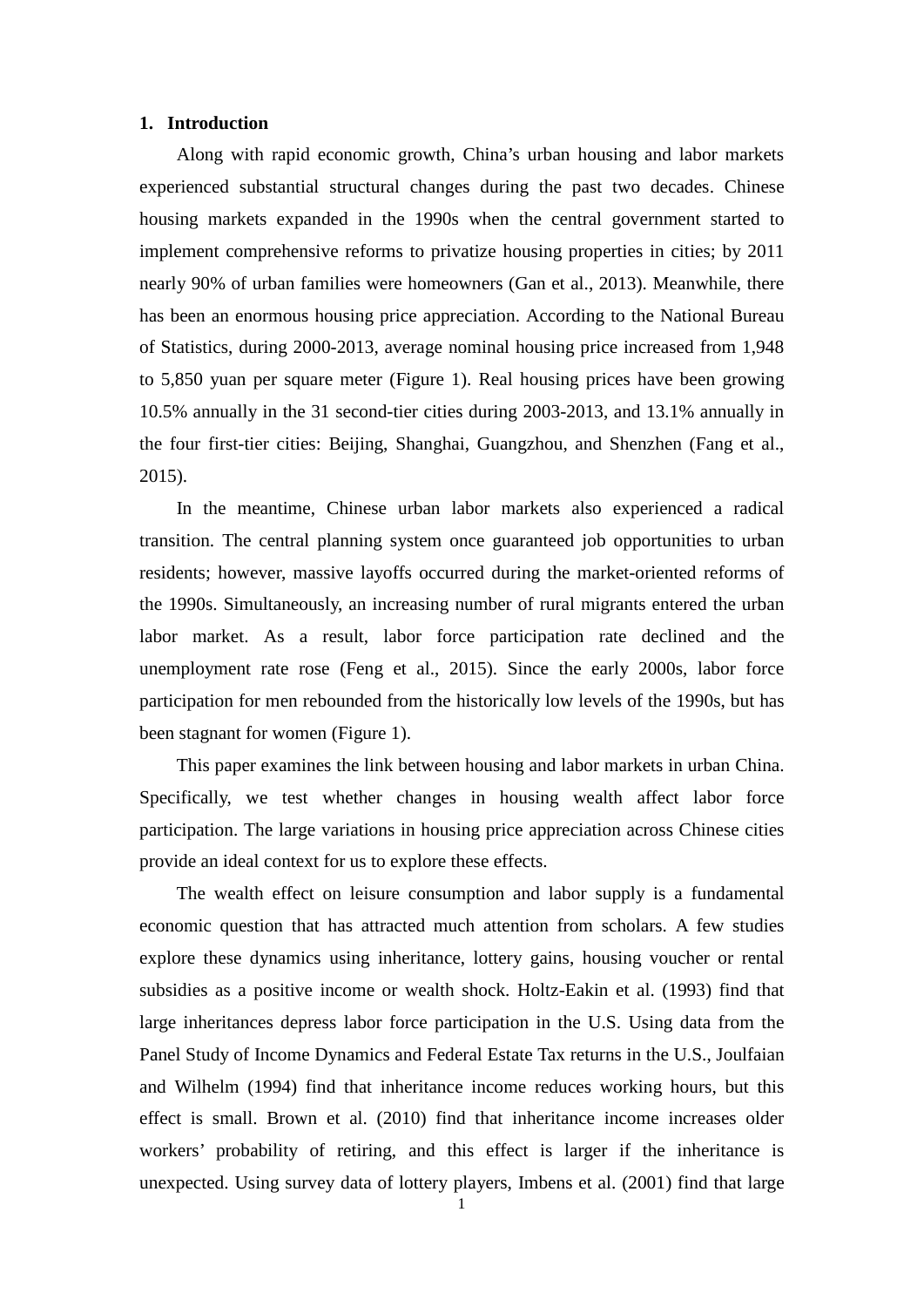lottery winnings reduce winners' working hours and labor force participation. Jacob and Ludwig (2012) and Fischer (2000) find that receiving housing vouchers or rental subsidies reduces labor force participation of recipients. These findings suggest that an increase in wealth is likely to reduce labor supply.

Changes in housing wealth demonstrate similar dynamics; several studies document a negative association between housing price appreciation and labor supply.<sup>[1](#page-4-0)</sup> Henley (2004) finds that housing price appreciation significantly reduces women's working hours in Britain. Farnham and Sevak (2007) find that a 10% increase in housing wealth reduces the expected retirement age by 3.5 to 5 months in the U.S. Disney and Gathergood (2014) show that, in Britain, housing price appreciation reduces young homeowners' labor force participation and working hours. Milosch (2014) finds that a positive housing price shock decreases married female homeowners' working hours and this effect is larger for highly educated, high income married women with children. However, housing price appreciation can also signal high costs of living and lead to more labor supply (Johnson, 2014); He (2015) provides such evidence based on 1997-2008 British Household Panel Survey data. Therefore, the net effect of housing wealth change on labor supply remains an empirical question.

 The effects of housing capital gains on labor supply may be heterogeneous due to demographic characteristics. In cities with growing housing prices, renters may need to work more and save more (Sheiner, 1995). In Britain, housing capital gains have little effect on middle-aged homeowners' employment or working hours (Disney and Gathergood, 2014). In the U.S., the effect of housing price shocks on labor supply is particularly strong for high income, high education women with young children at home (Milosch, 2014).

Most of these studies analyze individual-level outcomes but use change in housing prices at a broad geographic area (county, city, or metropolitan area) level as a proxy for individual households' housing wealth change. Without housing wealth information at the household level, these estimates may be biased because many unobserved location-specific attributes likely confound housing price change. Endogeneity issues may also arise because workers tend to sort into different

<span id="page-4-0"></span><sup>&</sup>lt;sup>1</sup> Other studies estimate the effect of housing wealth change on goods consumption (Carroll and Zhou, 2010; Campbell and Cocco, 2007; Case et al., 2005, 2013), college enrollment (Lovenheim, 2011; Cooper and Luengo-Prado, 2015), female fertility rate (Dettling and Kearey, 2014; Lovenheim and Mumford, 2013), and entrepreneurship (Adelino et al., 2015; Harding and Rosenthal, 2013).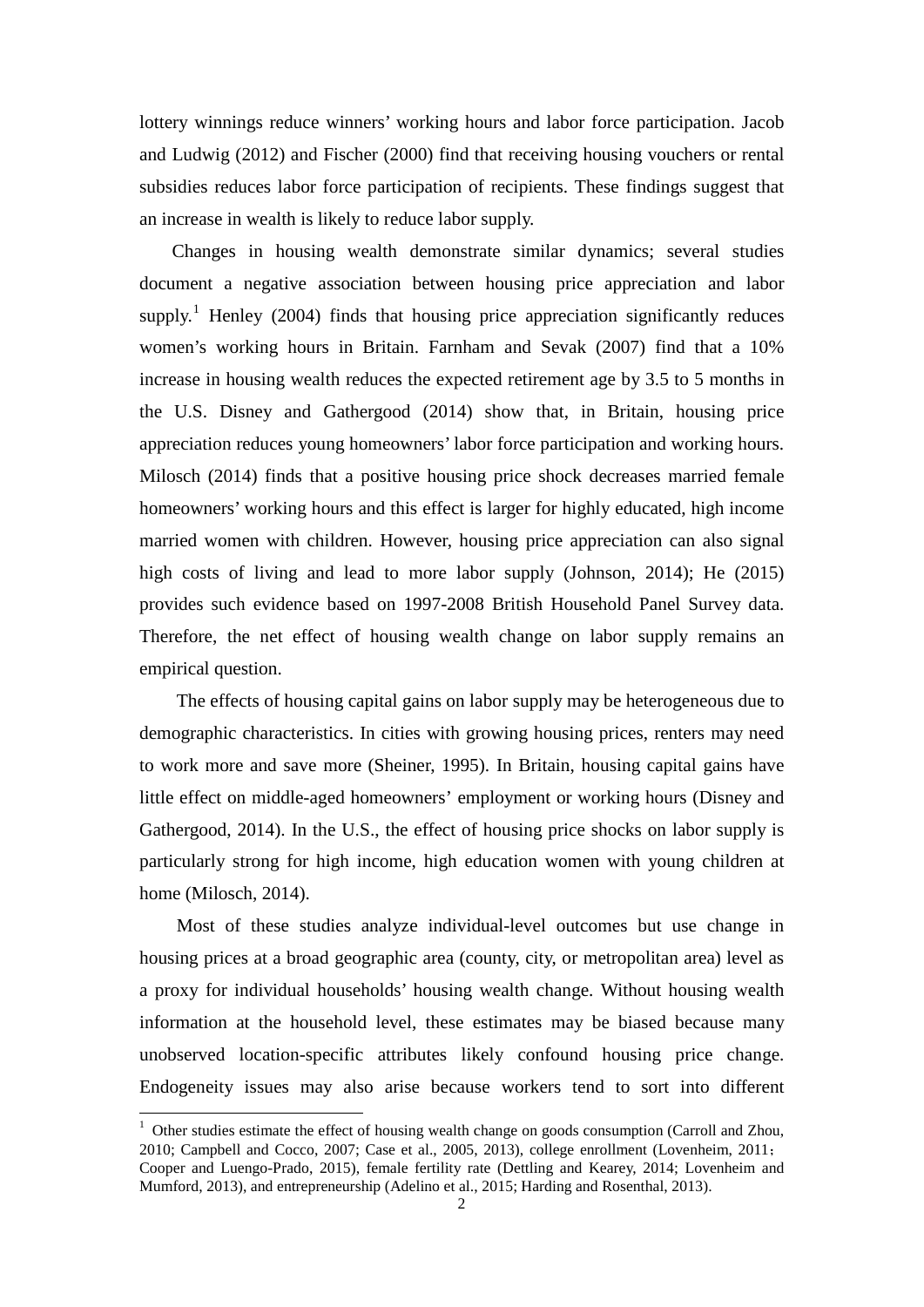locations with specific housing price dynamics based on unobserved personal attributes and income expectations (Starkey and Port, 1993; Moretti, 2013). Using instrumental variables for local housing prices cannot solve the sorting bias issue since the instruments need to be at the local level and unobserved individual preferences may correlate with even exogenous location attributes due to sorting. For example, using natural amenities or geographic features as instruments for housing prices is still problematic if workers with unobserved high ability strongly prefer natural amenities and disproportionally sort into such locations.

Our study differs from the existing literature in two major aspects. First, we use a new micro dataset—the 2011 China Household Finance Survey data—to estimate the effect of a change in housing value on homeowners' labor force participation in urban China. This dataset contains detailed information on housing and other assets for each household, including the purchasing price and current value of each housing unit (up to three housing units for each household), as well as detailed demographic information. This enables us to compute each household's housing capital gain and estimate its effect on labor supply. Second, to address possible measurement error in self-reported housing value and potential omitted variables, such as individual workers' income expectation and preferences for urban amenities, we use the average housing capital gain of households (excluding the household in question) in the same community as an instrument variable for change in housing value. This instrumental-variable (IV) approach is intuitively appealing: a homeowner's housing price change should be highly correlated with his or her neighbors' housing price change, but whether this homeowner decides to work or not should not be affected directly by the neighbors' housing price changes.

Our IV estimation results show that a 100 thousand yuan increase in housing value decreases female homeowners' probability of joining the labor force by 1.37 percentage points. This effect is stronger for young women with children. However, an increase in housing value has little effect on men's labor force participation. We also find that a 100 thousand yuan increase in housing value increases women's probability of becoming housewives by 1.49 percentage points, which is consistent with previous findings that women tend to decrease labor supply in response to capital gains and switch to alternative activities such as home production or taking care of children (Henley, 2004; Disney and Gathergood, 2014; Milosch, 2014). We also find evidence that increased housing capital gains have a slight positive effect on men's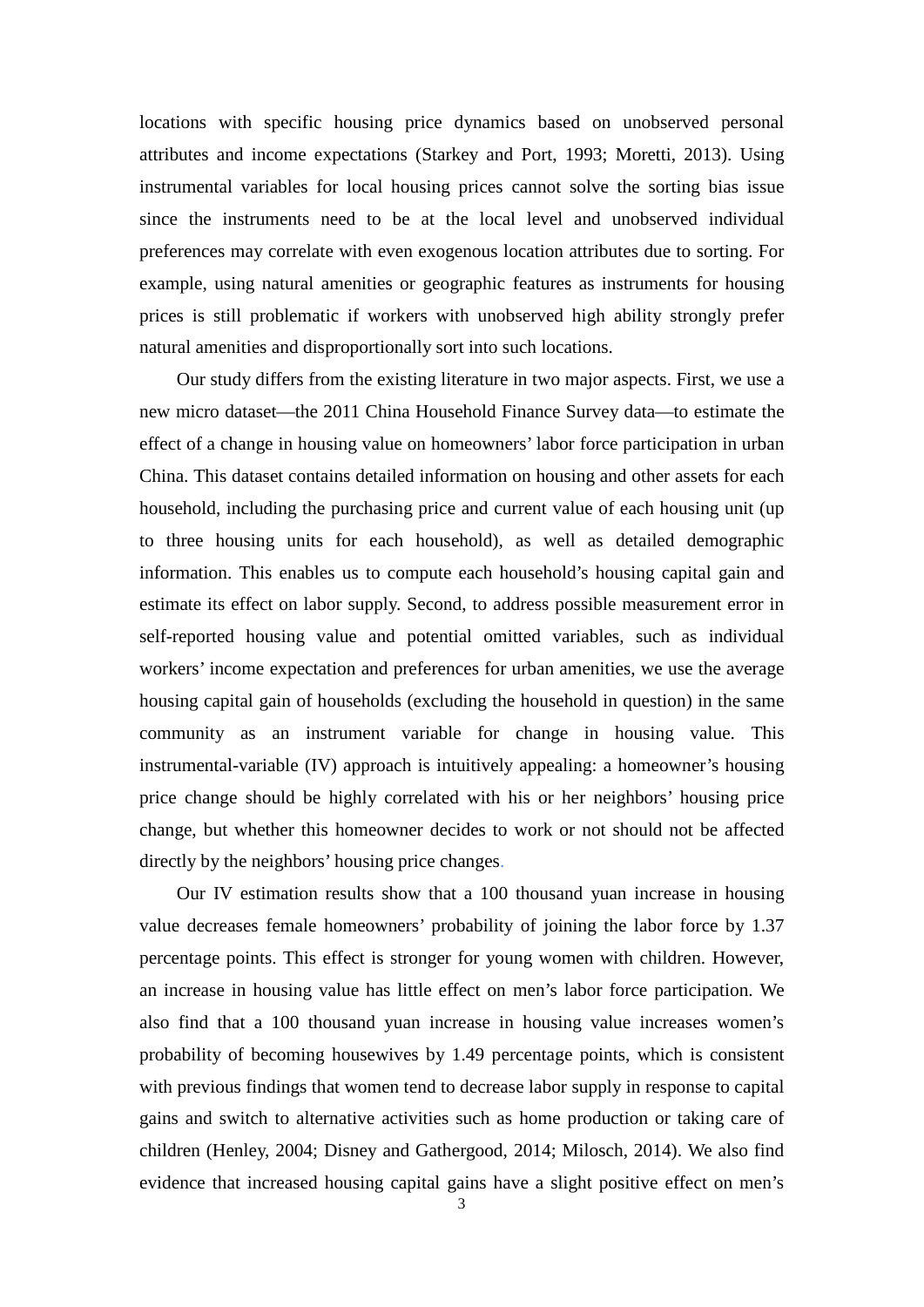employment rate, but no effect on retirement age.

Our findings provide some early empirical evidence on the effect of housing capital gains on labor market outcomes in urban China. Housing prices have been growing rapidly in China during the past two decades. With no property tax on homes, housing capital gains have all accrued to homeowners. Understanding the social and economic consequences of this housing wealth effect in China is very important for policymakers but relevant empirical evidence is scarce. This study aims to make such a contribution.

The rest of the paper is organized as follows. Section 2 introduces the data and specifies the econometric model. Section 3 discusses identification issues. Section 4 presents the results and Section 5 concludes.

#### **2. Data and Empirical Specification**

We use the 2011 China Household Finance Survey (CHFS) data, which is similar to the Survey of Consumer Finance data in the U.S. It is the first micro dataset on household finance behavior in China. The survey employs a stratified three-stage, probability proportion to size (PPS) random sample design, and the sample is representative of households nationwide.<sup>[2](#page-6-0)</sup> The 2011 sample covers 25 provinces, 65 cities, 80 counties, and 320 communities, including 8,438 households and 29,234 individuals.

The CHFS data contains detailed information on household finance including financial assets, non-financial assets, debts, insurance, income, and consumption, as well as rich demographics variables. The survey asks how many housing units a household owns and records housing attributes for up to three housing units. Housing attributes include floor area, purchase price, purchase year, self-reported current value, location of the first housing unit, and so forth.

The sample we use consists of household heads and their spouses (if applicable) who own at least one housing property in urban China. We restrict people's age to between 16 and legal retirement age, which is 60 for men, 55 for women cadres (government officials and senior managers at state-owned enterprises), and 50 for other women. As a robustness check, we also select a sample including people up to age 65, the cutoff commonly used in studies on developed countries.

<span id="page-6-0"></span> $2\degree$  For more details about the CHFS data and its sampling scheme, see http://www.chfsdata.org.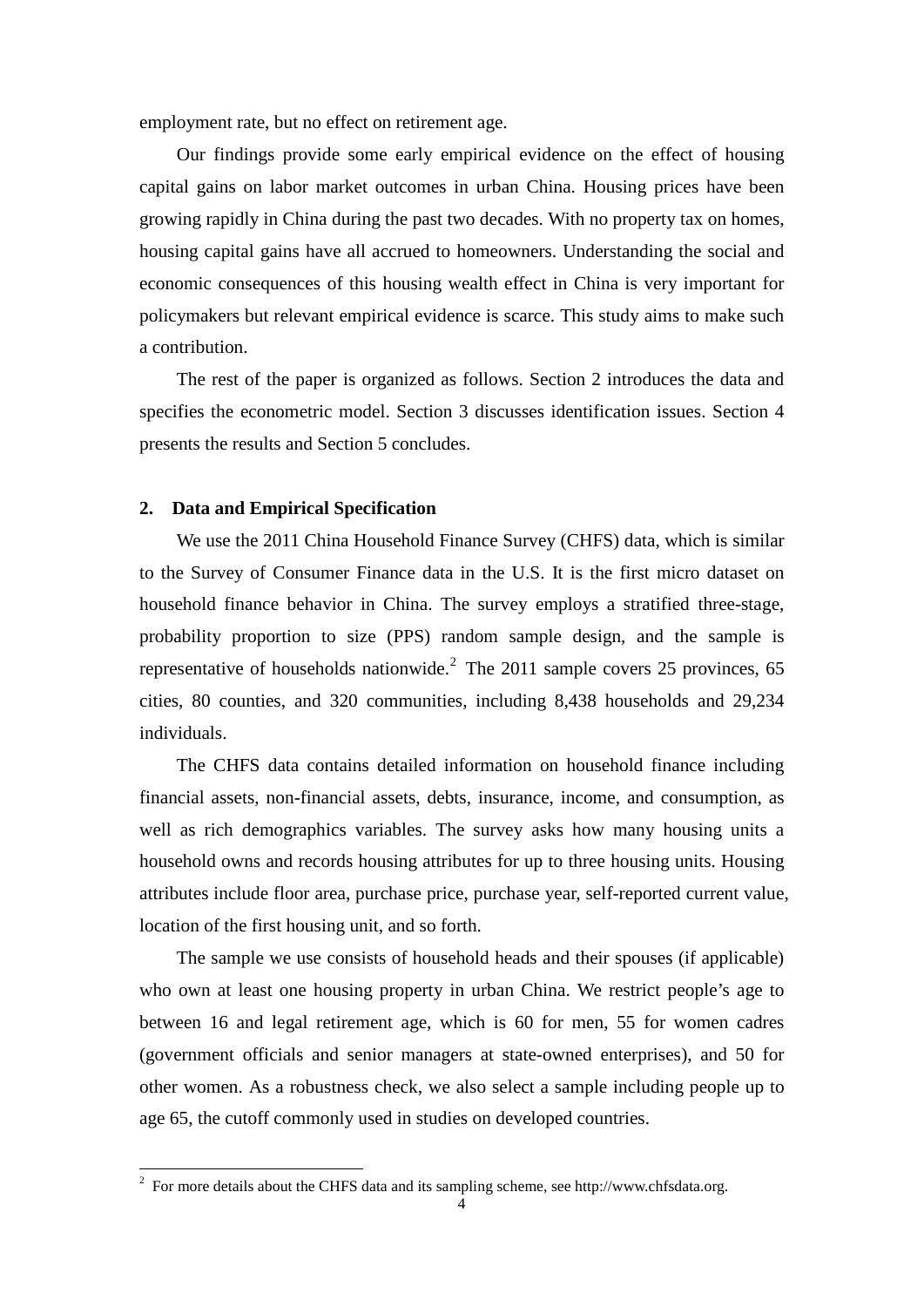We infer whether a person is in the labor force based on the following two survey questions. The first one asks "do you currently have a job?" If the answer is "no," then the follow-up question is "why don't you have a job?" The survey lists nine options: (1) student in school; (2) housewife; (3) disabled; (4) have a seasonal job but am not currently in the work season; (5) child-rearing, health or personal reasons; (6) unemployed or haven't found a job; (7) unwilling to work; (8) retired; (9) others. Following general practice, we define labor force participation rate as the percentage of the working age population who are employed or unemployed but actively searching for jobs (Juhn and Potter, 2006). We classify a person as in the labor force if the person currently has a job; has a seasonal job but is not currently in the work season; or is unemployed.

To estimate the effect of housing wealth change on homeowners' labor force participation, conceptually, we start with the following cross-sectional model:

$$
LFP_i = \alpha + \beta \text{HousingWealth}_i + \lambda^{\prime} X_i + \varepsilon_i, \qquad (1)
$$

where the dependent variable  $LFP_i$  is a dummy variable set to one if person *i* is in the labor force. HousingWealth<sub>i</sub> denotes person *i*'s housing wealth;  $\alpha$  is a constant, and  $\varepsilon$  is the error term.  $X_i$  represents other control variables including individual and household-level attributes that may affect an individual's labor force participation decision. Individual-level control variables include a female dummy, age and age squared, a dummy indicating good health condition, a dummy for having a college degree or above. Household-level control variables include household size, number of children under age six, household income excluding the labor income of the person in question (a proxy for spouse income), number of housing units owned, total non-housing asset, total household debt, and average number of years owning all housing units.

 The problem of estimating model (1) is that unobserved individual heterogeneity may correlate with both housing wealth and labor force participation, biasing the estimated key coefficient β. Ideally, we would use a panel dataset to estimate an individual fixed effect model. Unfortunately, panel data are not currently available. However, we do have information on housing wealth changes within each family. We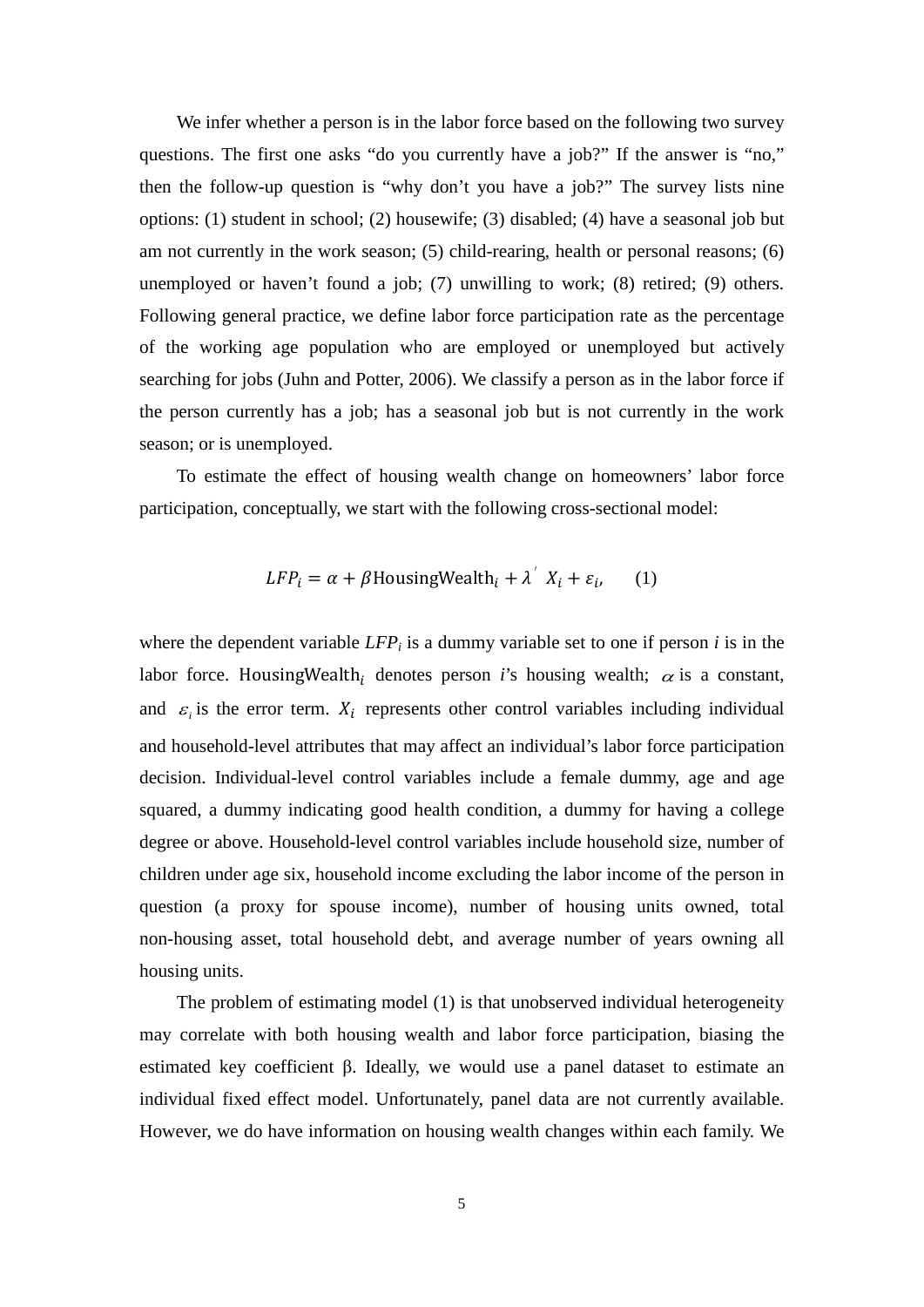thus estimate coefficient β using the following specification:  $3$ 

 $LFP_i = \alpha + \beta$ HousingWealthChange<sub>i</sub> +  $\tilde{\beta}$ HousingPurchasePrice<sub>i</sub> +  $\lambda'$   $X_i + \varepsilon_i$ . (2)

The new independent variables are defined as follows:

*HousingWealthChange*: The key independent variable of interest. It measures the total change in housing wealth owned by a household, computed as the difference between self-reported current value of housing units and the purchase price of housing units deflated by consumer price indexes. $4$  If a household owns only one housing unit, the total housing wealth change is simply the capital gains (in real term) of this house over the tenure period. If a household owns two or three housing units, the total housing wealth change is the sum of the real capital gains of all units.<sup>[5](#page-8-2)</sup> In our sample, 99.47% of homeowners have three or fewer housing units. The survey records price information only up to the third housing unit, so housing wealth is underestimated for the households that own more than three housing units. Note that a household may incur a housing capital loss, so the value of this *HousingWealthChange* variable may be negative.

*HousingPurchasePrice*: The total purchase price of a household's housing units, also deflated by consumer price indexes.

#### [Insert Table 1 here]

Table 1 presents the summary statistics of these variables. The average labor force participation rate in our sample is 84%, 90% for men and 77% for women. The mean housing capital gain is 357,000 yuan and the mean housing purchase price is

<span id="page-8-0"></span><sup>3</sup> Consider the first difference of equation (1),  $\Delta LFP = \beta \Delta H \omega \sin \theta W \omega t + \lambda' \Delta X + \Delta \varepsilon$ , suppressing index *i*. Since  $LFP_1 = LFP_0 + \Delta LFP$ , expanding  $LFP_0$  and  $\Delta LFP$  we obtain  $LFP_1 =$  $\alpha + \beta \Delta$ HousingWealth +  $\beta$ HousingWealth<sub>0</sub> +  $\lambda' X_1 + \varepsilon_1$ . Replacing initial housing wealth with housing purchase price, we can estimate *β* with this specification using only data for the current period. Our specification of equation (2) allows the coefficients of housing wealth change and initial housing wealth to be different because we instrument for ∆*HousingWealth* only. One caveat is that we assume unobserved individual heterogeneity in the current period is not correlated with initial housing purchase price. We thank the editors for suggesting this interpretation of our empirical specification.

<span id="page-8-1"></span>City level consumer price indexes are not available in China. We use the national consumer price index to deflate housing prices to year 2011.

<span id="page-8-2"></span><sup>&</sup>lt;sup>5</sup> We exclude housing units purchased before 1990. There was almost no housing market in China before 1990. Houses and apartments bought before 1990 are either of very low market value due to depreciation or of limited property rights due to the reform of housing welfare system. In the data, 96.42% of housing units are bought or built after 1990.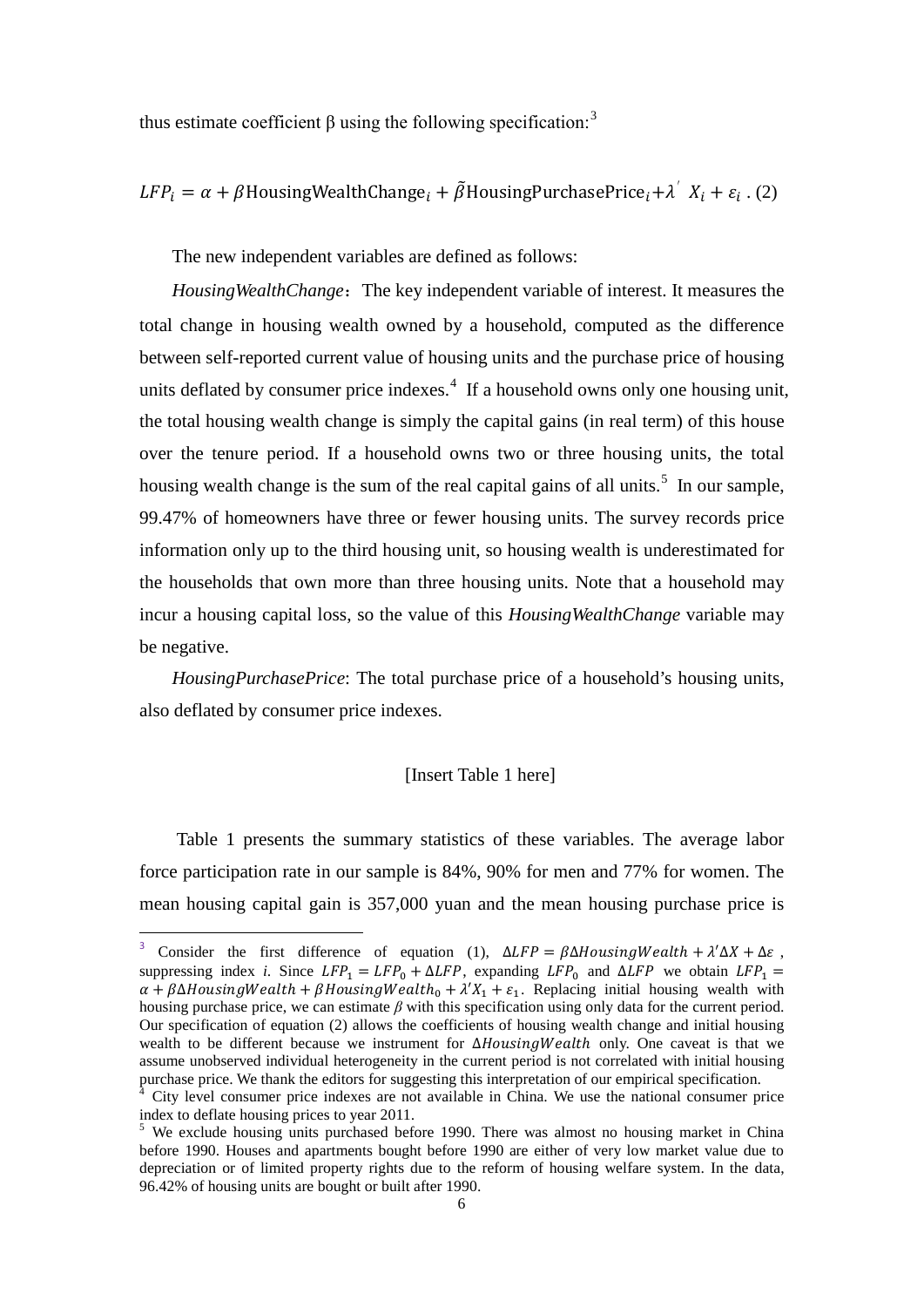325,000 yuan. Given the average years of owning a house is 9.42, the imputed annualized appreciation rate in real terms is 8.19% per year, suggesting that urban homeowners received substantial real capital gains. Housing capital gains are particularly large in the largest cities. For example, homeowners in Beijing, Shanghai, and Guangzhou on average receive 0.99 million yuan in housing capital gains over the tenure period. Our dataset enables us to compute housing wealth change for each homeowner; such cross-household variation in housing wealth change is not available in earlier studies that use housing price at the local level to proxy for housing wealth at the household level.

#### **3. Identification**

Three possible identification issues may bias the estimate of the key coefficient  $\beta$ in equation (2). First, the self-reported housing purchase price and current value may not be precise, so the key variable *HousingWealthChange* may contain measurement errors, biasing the estimated value of  $\beta$  toward zero and making us less likely to find an effect of housing wealth change on labor force participation. Second, there may be omitted variables that correlate with housing wealth change and labor force participation, which could bias our estimates in either direction. For example, unobserved positive shocks to labor demand in local labor markets may increase labor force participation and also drive housing price up, creating an upward bias in estimation. Another example is unobserved individual ability or preference. If people with higher unobserved ability are more likely to be employed and also to buy housing in fast-growing or amenity-rich locations, this would bias the estimates upward. Finally, there is likely a reverse causality issue: employed people tend to buy high-quality housing that appreciates more in value.<sup>[6](#page-9-0)</sup>

We include a set of demographic variables to control for individual and household characteristics and city fixed effects to control for unobserved location attributes. Furthermore, we employ an instrumental variable approach to address the aforementioned identification issues. A valid instrumental variable should be highly correlated with housing wealth change of individual households but uncorrelated with

<span id="page-9-0"></span><sup>&</sup>lt;sup>6</sup> There have been some attempts to address the identification problem in the literature. Lovenheim (2011) uses lagged housing price to instrument for current housing price, but this strategy will not work if high ability people sort into cities with higher housing price appreciation. Zhao and Burge (2015) compare labor supply decisions between homeowners and renters in housing boom and bust periods and find that homeowners increase labor supply during housing bust periods because of housing wealth losses.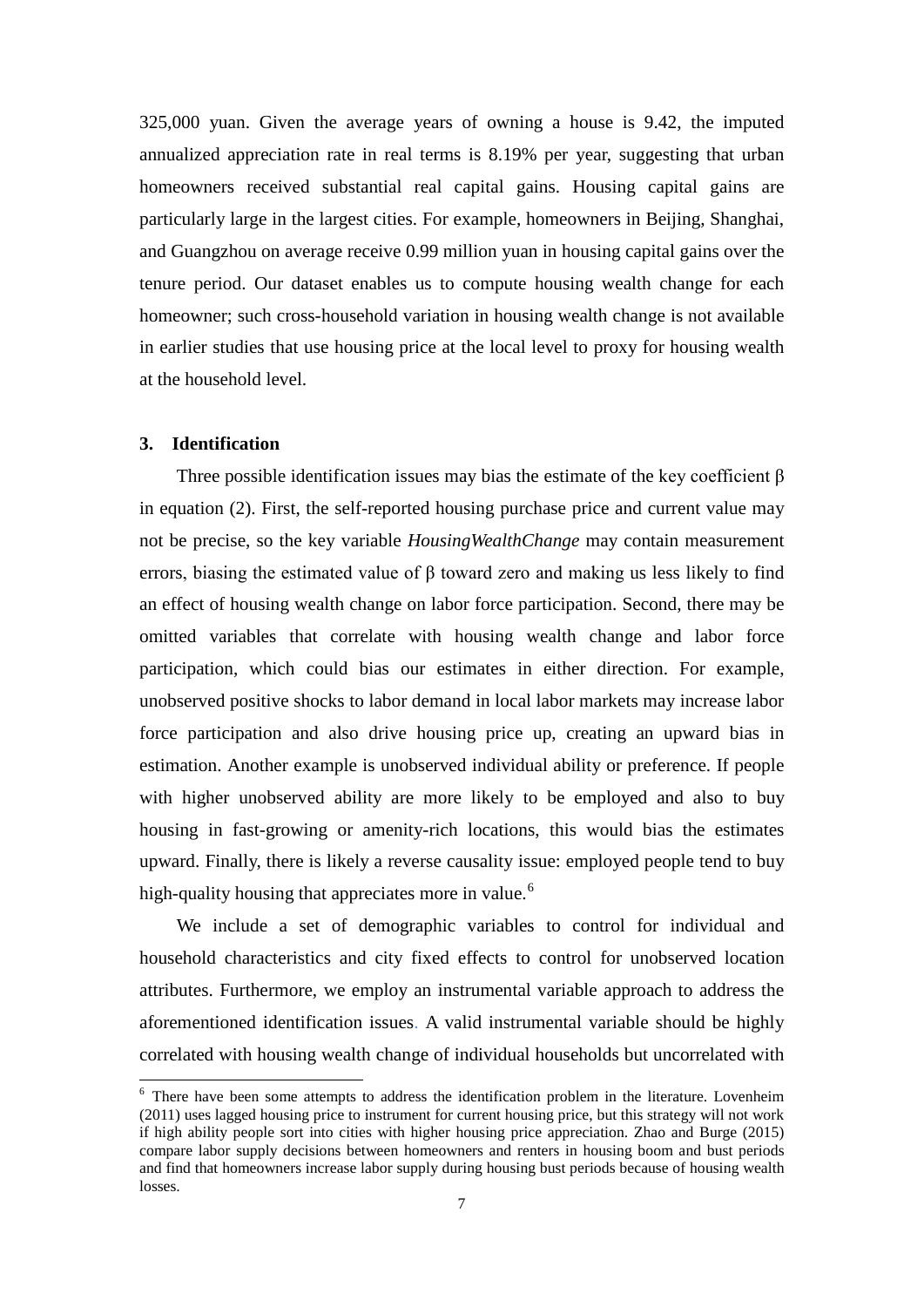households' labor force participation decisions through other channels. Our instrumental variable for *HousingWealthChange* is the average housing capital gains of other households living in the same community where the household in question lives.<sup>[7](#page-10-0)</sup> A community is a self-governed commune in cities with a size of between  $1000$  and  $2000$  households.<sup>[8](#page-10-1)</sup> This instrumental variable is intuitively appealing if each household owns only one housing unit. In this case, the price change of one's housing unit should be highly correlated with the price change of his or her neighbor's housing simply because these two housing units are located close to each other; however, this person's decision to work should not be directly affected by the price change of his or her neighbor's house.

When households have two or more housing units that are located in different cities, the relevance of our instrumental variable becomes weakened; the correlation of housing prices between cities is not as strong as within a city or within a community since housing markets are very localized. The CHFS data only records the location of the first housing unit owned by a household; for other housing units, we know only whether they are located within or outside of the city where the household currently lives. Therefore, when using the instrumental variable approach, we restrict our sample to the homeowners whose housing units are all located in the same city where they are currently residing. This reduces the sample size from 5,059 to 4,332.

Table 1 shows that the mean of the instrumental variable is very similar to that of the endogenous variable *HousingWealthChange*.

A potential threat to our identification strategy is the possibility that people live in the same community behave similarly (in terms of labor force participation) due to common neighborhood characteristics or social interactions. To address these concerns, we conduct two sets of robustness checks. First, we control for many community characteristics, described later. Second, assuming social interaction occurs only among close neighbors, we use average housing capital gains of families who live in other communities but within the same city as an alternative instrumental variable. Reassuringly, the results from these alternative specifications are very similar.

<span id="page-10-0"></span> $<sup>7</sup>$  The idea of using the price of competing products to instrument for the price of a particular product is</sup> well known in the industrial organization literature (e.g., Berry, Levinsohn and Pakes, 1995). Our strategy here is similar to the one adopted by Bayer, Ferreira and McMillan (2007) who use surrounding neighborhood characteristics to instrument for housing price.<br><sup>8</sup> This is similar to a census tract (with an average of 1,600 housing units and 4,000 people) defined by

<span id="page-10-1"></span>the U.S. Census Bureau.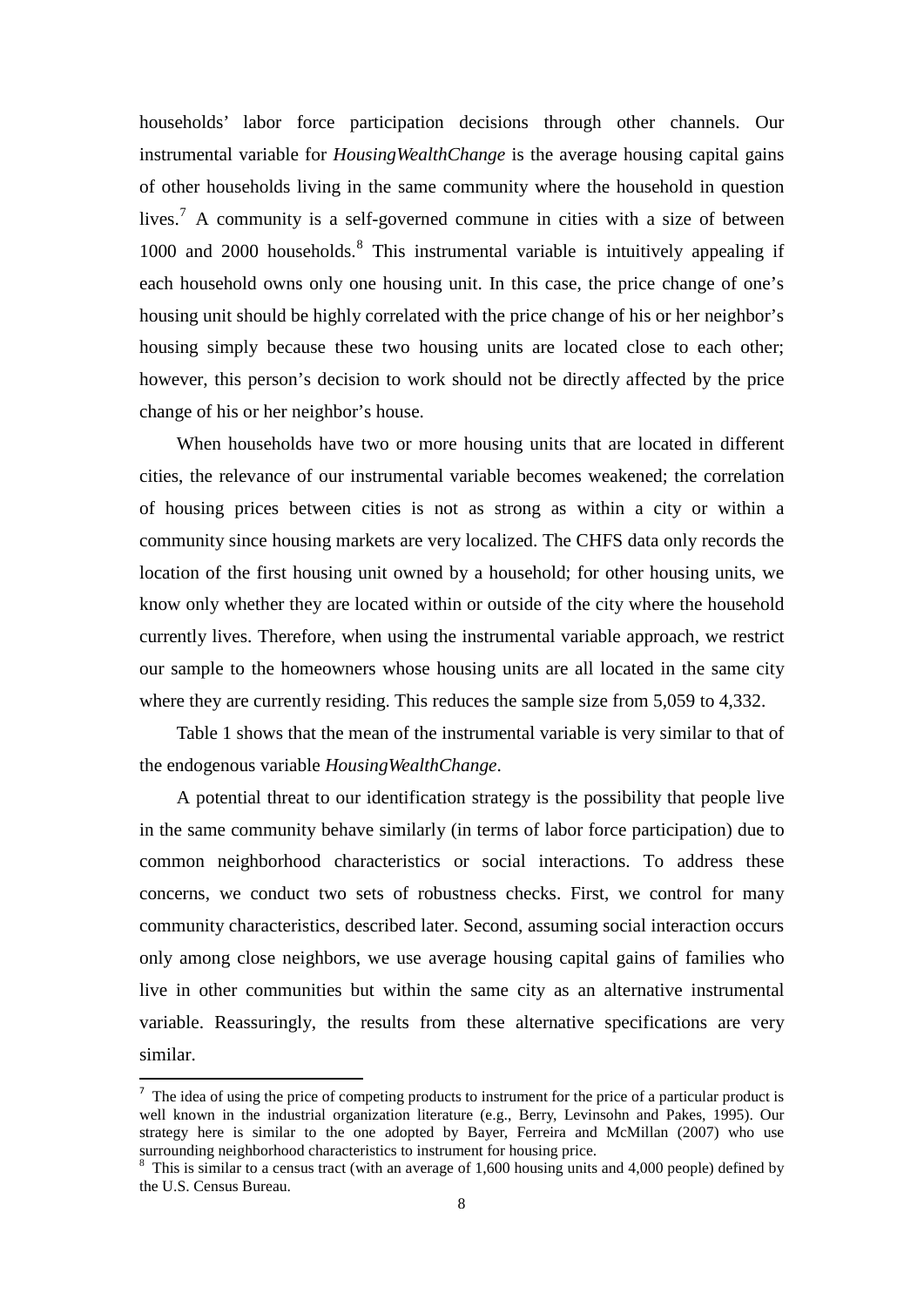#### **4. Results**

#### *OLS and Probit results*

We first select the sample of all urban homeowners regardless of where their housing units are located. We estimate equation (2) using both ordinary least squares (OLS) and Probit regressions. All standard errors are clustered at the city level. The results are presented in Table 2. Columns (1)-(3) are the OLS regression results and the coefficients of *HousingWealthChange* are significant in the full sample but not in the female and male subsamples. Probit estimation results are in Columns (4)-(6). In a few cities all individuals in the sample are in the labor force, therefore these city dummies perfectly predict the dependent variable (18 of them) and are dropped in the maximum likelihood estimation due to "quasi-complete separation." Column (4) shows that for the full sample, a 100 thousand yuan increase in housing wealth reduces a homeowner's probability to work by 0.16 percentage points (statistically significant at the 1% level). This effect is not significant when estimated for women and men separately, consistent with the OLS regression results. Since these results may suffer from bias due to measurement errors, omitted variables, and reverse causality, they are suggestive at best.

#### [Insert Table 2 here]

 The other control variables have reasonable signs and magnitudes. For example, Column (4) shows that women are less likely to work than men, consistent with the fact that, culturally, women's roles are more family-centered. Homeowners with a college degree or above and people with good health condition are more likely to work. Homeowners with more children under six are less likely to work. Most of the coefficients of household-level control variables are not statistically significant. Since these controls are not the focus of our study, to conserve space we will not report them in the ensuing analysis.

#### *2SLS and IV Probit results*

We move on to the instrumental variable estimation. Our IV for the change in a household's total housing wealth is the average total housing wealth change of all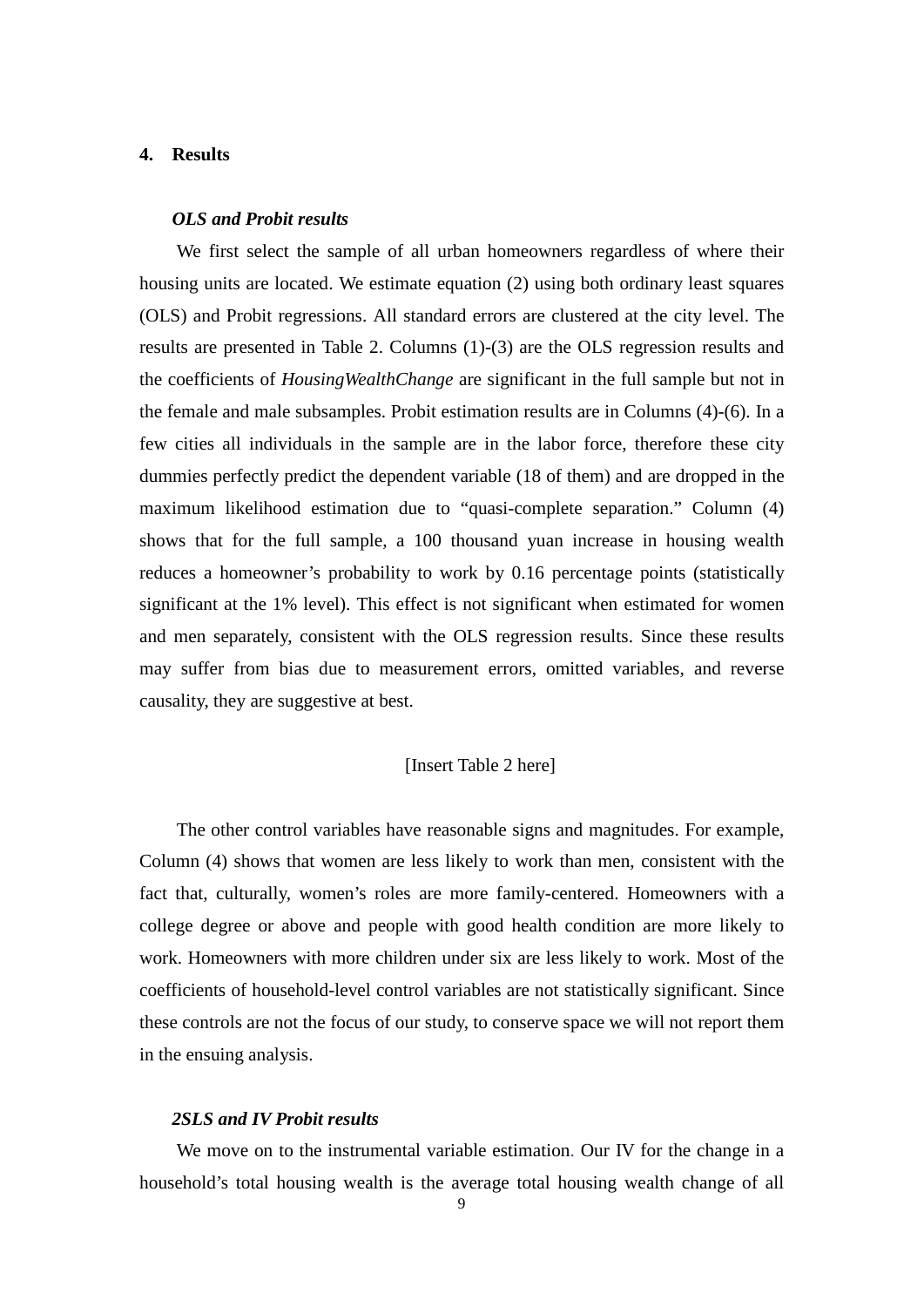other households in the same community. As mentioned above, we restrict the sample to households whose housing units are all located in the same city, reducing the effective sample size to 4,332.

In the top panel of Table 3, columns (1)-(3) report OLS estimation results using this restricted sample. The coefficients of the key variable *HousingWealthChange* are all statistically insignificant. When using the two stage least squares (2SLS) regressions, this coefficient is statistically insignificant for the full sample and the male subsample but is significant for the female subsample. The coefficient of *HousingWealthChange* for the female subsample is -0.0137, suggesting that a 100 thousand yuan increase in a household's total housing wealth decreases women's probability of joining the labor force by 1.37 percentage points. In other words, a one standard deviation increase in housing wealth change (659,000 yuan) decreases women's probability of working by 9.03 percentage points. This impact is even greater in the largest cities; the mean housing wealth gains in Beijing, Shanghai, and Guangzhou are 0.99 million yuan, implying a 13.56 percentage point decrease in women's probability of working compared with women without housing capital gains. [9](#page-12-0) This finding is consistent with the literature. For example, Henley (2004) points out that compared with men, women have a lower degree of labor market attachment and tend to put more value on home production or child rearing. In response to a housing wealth increase, women tend to decrease labor supply. Column (6) in Table 3 shows that housing capital gains actually increase men's labor force participation although this effect is not statistically significant.

#### [Insert Table 3 here]

Table 3 also reports the first-stage results from the 2SLS regressions. The coefficient of the IV is around 0.75 and highly significant across all specifications. The value of the F statistic for weak instruments test in the first stage is much larger than 10 in Columns (4)-(6), suggesting a strong correlation between the IV and the instrumented variable *HousingWealthChange*. Panel 2 of Table 3 reports the Probit and IV Probit results. They are very similar to the results from the linear probability

<span id="page-12-0"></span>Since the coefficients on the same variable in Probit models are not comparable across subsamples (Berry et al., 2010; Mood, 2010), we focus on interpreting the key coefficients based on 2SLS regressions.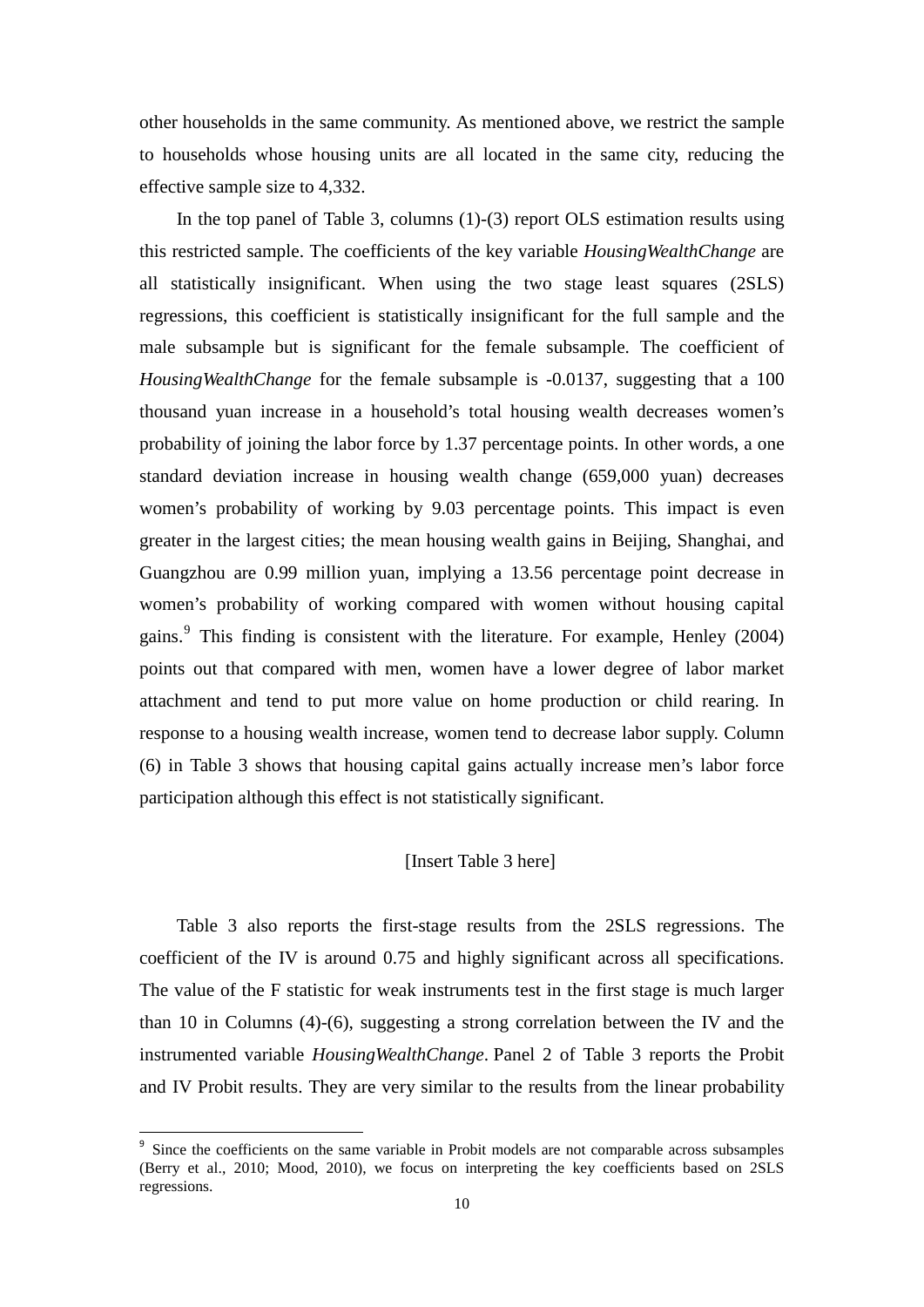models. For example, column (5) in Panel 2 shows that when housing capital gains increase by 100 thousand yuan, women's probability of joining labor force will decrease by 1.43 percentage points.

#### *Results on other outcome variables*

We next examine other dimensions of labor supply decisions, including employment, transition to housewife, early retirement, and self-employment outcomes. We report the regression results in Table 4.

In Panel 1, Columns (1)-(3) show that a 100 thousand yuan increase in housing capital gains decreases women's probability of being employed by 0.86 percentage points but increases males' employment rate by 0.94 percentage points. While these coefficients seem reasonable, neither one is precisely estimated. The IV Probit model in Panel 2 shows a similar and marginally significant, negative effect for women but a much smaller (and still insignificant) positive effect for men.

Since an increase in housing wealth reduces women's incentive to work, it is natural to ask what activities they will engage instead. We estimate both 2SLS and IV Probit models using "whether a woman is a housewife or not" as the dependent variable. The results are reported in Column (4) of Table 4. The 2SLS results show that a 100 thousand yuan increase in housing wealth increases the probability of being a housewife by 1.49 percentage points and this effect is significant at the 5% level. The IV Probit estimate suggests a much larger effect. Both cases show that women tend to substitute housework for market work in response to housing capital gains.

Following the literature (Farnham and Sevak, 2007), we also check if housing capital gains give people incentive to retire earlier. Based on the legal retirement age and the actual retirement status, we create a dummy variable indicating whether a person retired ahead of the legal retirement time and use it as the dependent variable. Columns (5)-(7) show that housing capital gains do not lead homeowners to retire early.

#### [Insert Table 4 here]

Some studies find that housing capital gains may serve as collateral helping homeowners creating businesses (Disney and Gathergood, 2009; Harding and Rosenthal, 2013; Hurst and Lusardi, 2004). Using data from the 2005 China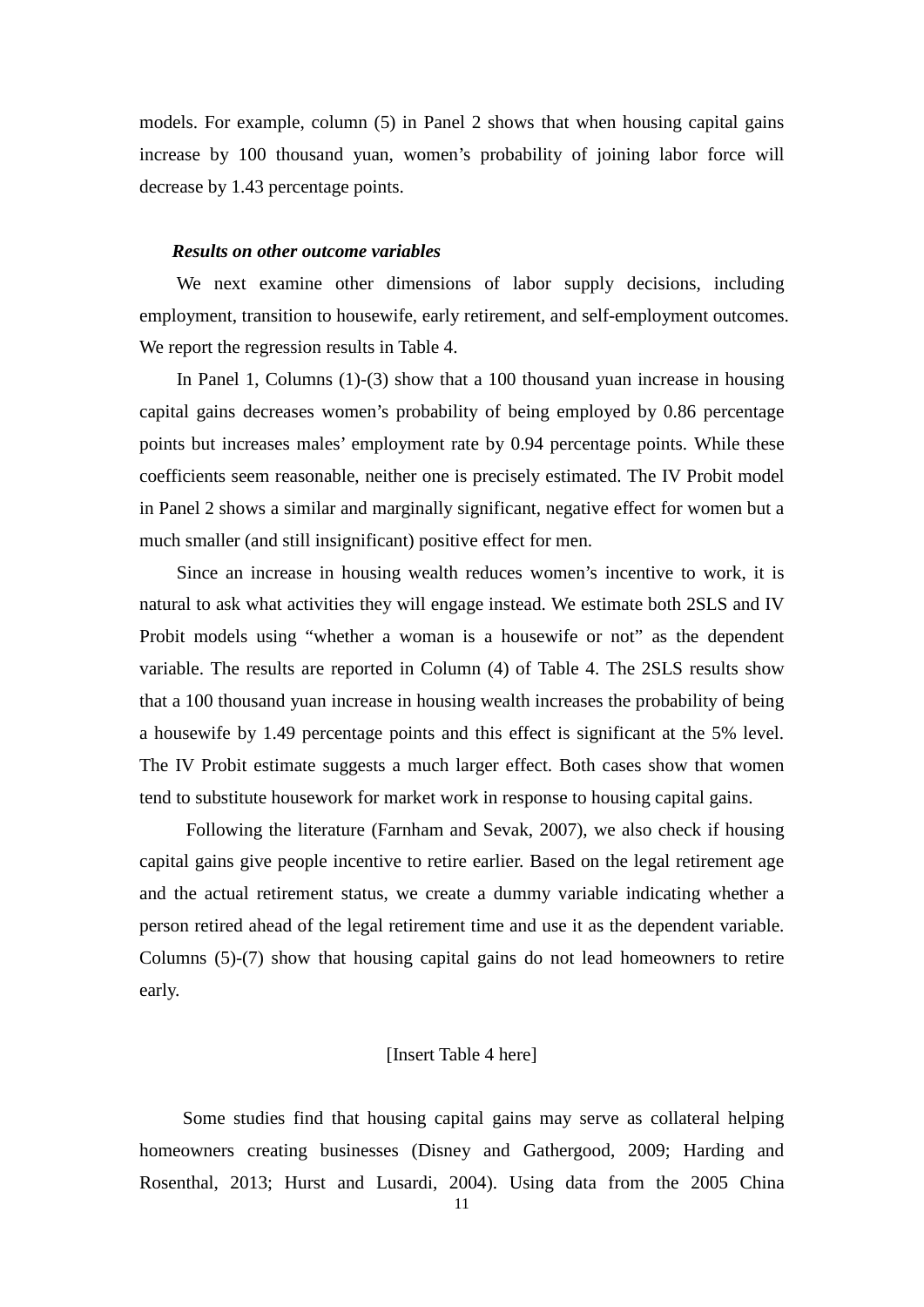Inter-Census Population Survey and the Chinese Family Panel Studies, Li and Wu (2014) find that in urban China high housing prices actually discourage entrepreneurial activities, suggesting that the booming real estate industry crowds out other types of business investment. We also test whether housing capital gains strengthen or weaken homeowners' incentives to own family businesses. The dependent variable equals one if a family is currently running a business. We only use the household head sample for this analysis, assuming the household head is the main economic decision maker in the family. The results are in Column (8) of Table 4. The 2SLS and IV Probit estimates are both negative, but only the IV Probit coefficient is significant (only marginally). Thus there is weak evidence that housing capital gain creates a disincentive for homeowners to own businesses. The IV Probit estimate suggests that a 100 thousand yuan increase in housing capital gains reduces households' probability to run businesses by 1.49 percentage points.

#### *Robustness checks*

We first address the issue whether the estimated housing wealth effect is confounded by a financial wealth effect. Existing literature finds that compared with housing wealth, financial wealth has a smaller effect on consumption (Case et al., 2005). There has been little evidence whether financial wealth affects labor force participation. Our data contains information about the current value of financial wealth as well as last year's income from financial assets. The questionnaire also indicates whether people have experienced gains or losses since they first started to trade on the stock market. In the first column of Table 5, we examine whether our main result is driven by an effect of financial wealth on women's labor force participation. We use financial asset value and last year's financial income as additional control variables, and also include two dummy variables, *Earn Profit* and Suffer Loss, to control for the homeowner's performance on the stock market.<sup>[10](#page-14-0)</sup> Both the 2SLS and IV Probit results show that financial wealth has no effect on women's labor force participation. The effect of housing wealth gains is unchanged after controlling for financial wealth.

[Insert Table 5 here]

<span id="page-14-0"></span> $10$  The break-even status is the base group.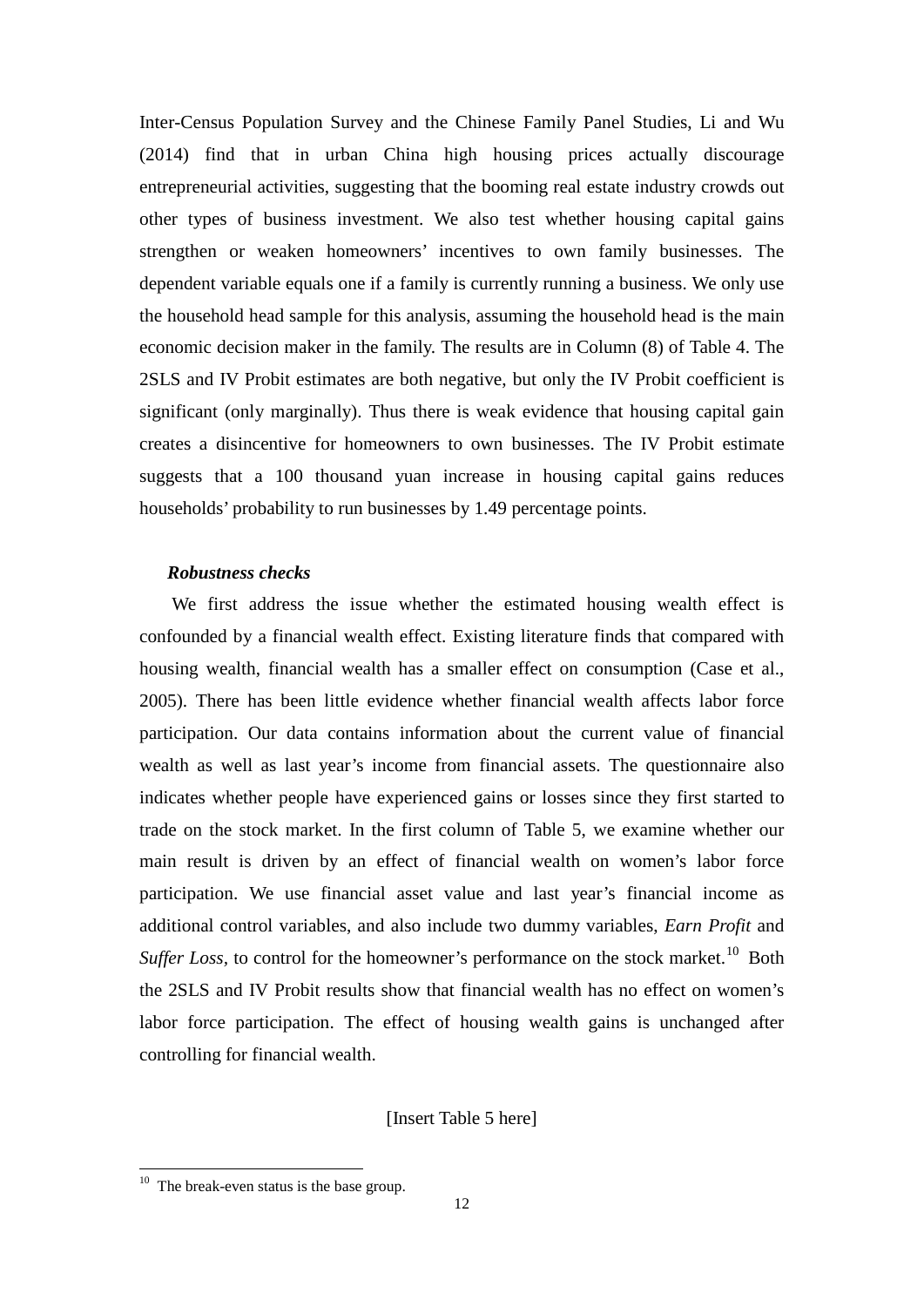Our instrument is the average housing capital gain of other households in the same community. As mentioned in Section 3, one might worry that people in the same community behave similarly due to common neighborhood characteristics or social interaction. In Column (2) of Table 5, we estimate the housing wealth effect on women's labor force participation controlling for a variety of community characteristics including whether the community has professional property management, average car value, parking rates, tidiness of streets, cleanness of buildings, traffic congestion level, ratio of green coverage, and the level of economic development within the community.<sup>[11](#page-15-0)</sup> Both the 2SLS and the IV Probit estimates of the housing wealth effect on women's labor force participation stay essentially the same. Adding community-level controls only slightly reduced the significance level of the estimates.

To address the concern of social interaction among close neighbors, in Column (3) of Table 5, we use average housing capital gain of families who live in other communities within the same city as an alternative instrument since housing values in other communities should also be correlated with the value of the household in question. We are assuming that interaction only occurs among neighbors within the same community but not among families in different communities. Again, both the 2SLS and IV Probit results show that housing capital gains have a negative and significant effect on women's labor force participation when this alternative instrument variable is used.<sup>[12](#page-15-1)</sup>

Many existing studies select a sample of workers aged between 16 and 65. Although legal retirement age in China is lower, we also estimate the models using a larger sample including individuals aged between 16 and 65. Columns (1)-(3) of Table 6 show that the general pattern is very similar to that in Table 3. For example, the IV Probit results show that a 100 thousand yuan increase in housing wealth reduces the probability of participating labor force by 1.39 percentage points for women but has little effect on men.

[Insert Table 6 here]

<span id="page-15-1"></span><span id="page-15-0"></span><sup>&</sup>lt;sup>11</sup> The sample size is smaller because some community characteristics variables have missing values.<br><sup>12</sup> The first stage regression shows that the coefficient on the instrumental variable is negative and significant, which indicates that higher housing wealth gains in one community implies lower gains in other communities. That is, housing units in different communities are substitutes.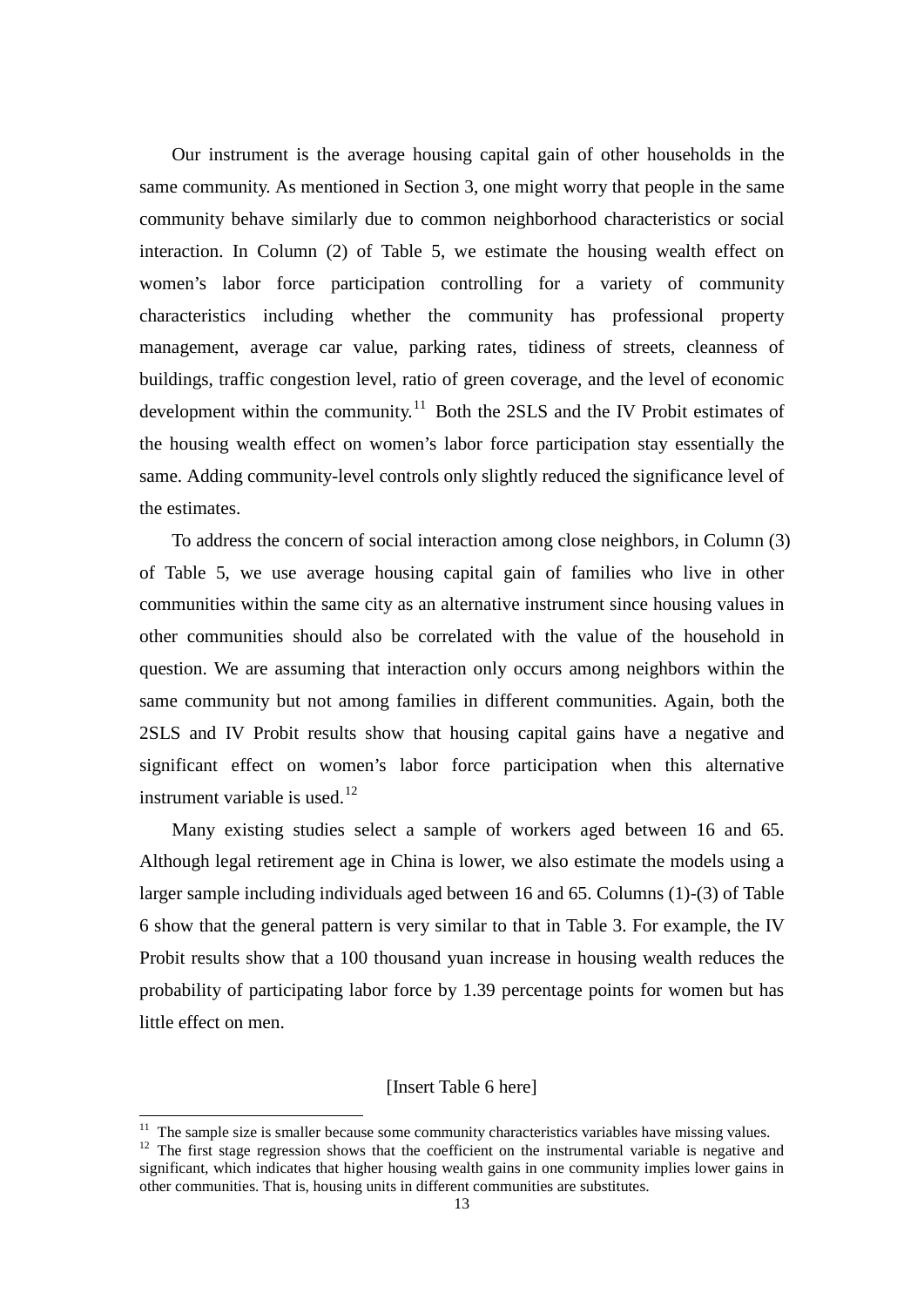If a household owns only one housing unit, perceived housing capital gains probably are not as influential as they are to multi-home owners since the single housing unit serves as the primary residential place. We test this hypothesis in Columns (4)-(6) of Table 6 and find that the overall pattern for this subsample is very similar to the full sample and the effect on women's labor force participation is negative, statistically significant, and with slightly smaller magnitudes as expected.

The effect of housing wealth gains on labor force participation may vary over the life cycle. To check this, we estimate 2SLS and IV Probit models for the female subsample based on two demographic characteristics: age and whether there are children under age six in the household. Table 7 presents the results. The 2SLS results show that the negative effect of housing wealth gains on labor force participation is stronger for younger women (aged between 16 and 41, Column (1)), women with children under age six (Column (3)), and particularly so for younger women with children under age six (Column (5)), although most of the coefficients are insignificant. The IV Probit results in Panel 2 shows a stronger pattern: the magnitudes of all coefficients become slightly larger and statistically significant, except for women between the ages of 41 and 60.

#### [Insert Table 7 here]

Overall, our robustness checks confirm our baseline finding that housing wealth gains have a significant, negative effect on women's labor force participation in urban  $China.<sup>13</sup>$  $China.<sup>13</sup>$  $China.<sup>13</sup>$ 

#### **5. Conclusion**

During the past two decades, Chinese housing markets have experienced rapid price appreciation. We use the 2011 China Household Finance Survey data to estimate how a change in housing value affects homeowners' labor force participation. To deal with potential identification issues, we employ an instrumental variable approach using the average housing capital gains of other households residing in the same

<span id="page-16-0"></span> $13$  Following the suggestion of a referee, we also tried an alternative measure of housing wealth change using the difference between log current value and log purchase price. The results are qualitatively identical to those in Table 3. These results are available upon request.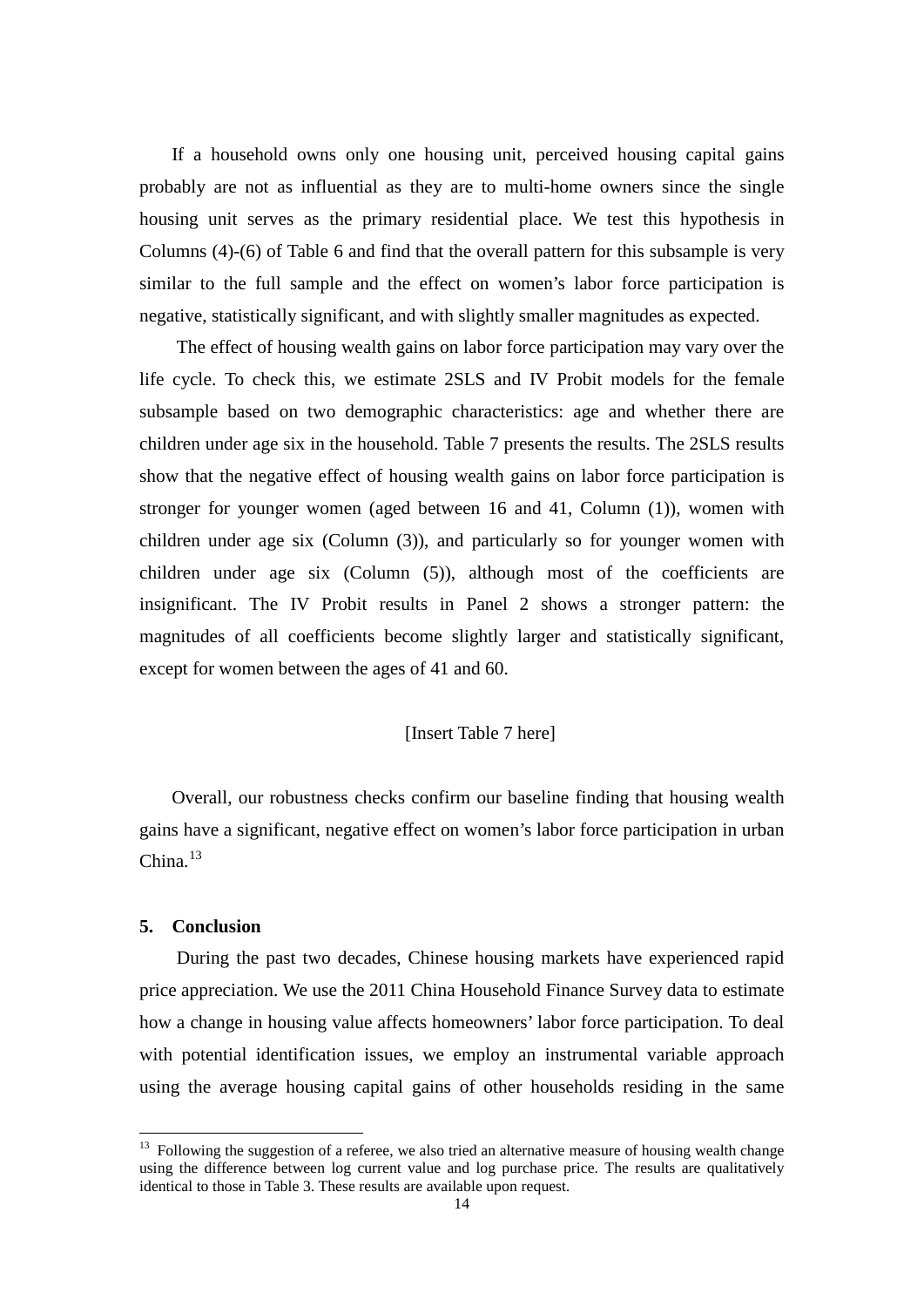community as an instrument for housing capital gains in a given household. We find that housing wealth appreciation has a significant, negative impact on women's labor force participation but little impact on men's. A 100 thousand yuan increase in housing wealth reduces women's probability of participating labor force by 1.37 percentage points and increases women's probability of becoming housewives by 1.49 percentage points. These results are consistent with the previous findings that women are more attached to family and substitute market work by home production when experiencing a wealth increase. We also find that housing capital gains reduce homeowners' incentive to run family businesses, and have little effect on the timing of homeowners' retirement. These findings together provide some early empirical evidence on the effect of housing price dynamics on labor market outcomes in urban China.

#### **References:**

Adelino, Manuel, Antoinette Schoar, Felipe Severino, 2015, House prices, collateral, and self-employment, forthcoming in *Journal of Financial Economics*.

Berry, William D., Jacqueline H. R. DeMeritt, Justin Esarey, 2010, Testing for interaction in binary logit and probit models: is a product term essential? *American Journal of Political Science* 54, 248-266.

Berry, Steven, James Levinsohn, and Ariel Pakes, 1995, Automobile prices in market equilibrium, *Econometrica* 63, 841-890.

Bayer, Patrick, Fernando Ferreira, and Robert McMillan, 2007, A unified framework for measuring preferences for schools and neighborhoods, *Journal of Political Economy* 115, 588–638.

Brown, Jeffrey, Courtney Coile, Scott Weisbenner, 2010, The effect of inheritance receipt on retirement, *Review of Economics and Statistics* 92, 425-434.

Campbell, John, Joao Cocco, 2007, How do house prices affect consumption? evidence from micro data, *Journal of Monetary Economics* 54, 591-621.

Case, Karl, John Quigley, Robert Shiller, 2005, Comparing wealth effects: the stock market versus the housing market, *Advances in Microeconomics* 5, 1-32.

Case, Karl, John Quigley, Robert Shiller, 2013, Wealth effects revisited: 1975-2012, National Bureau of Economic Research Working Paper #18667.

Carroll, Christopher, Xia Zhou, 2010, Measuring wealth effects using US state data, Working Paper.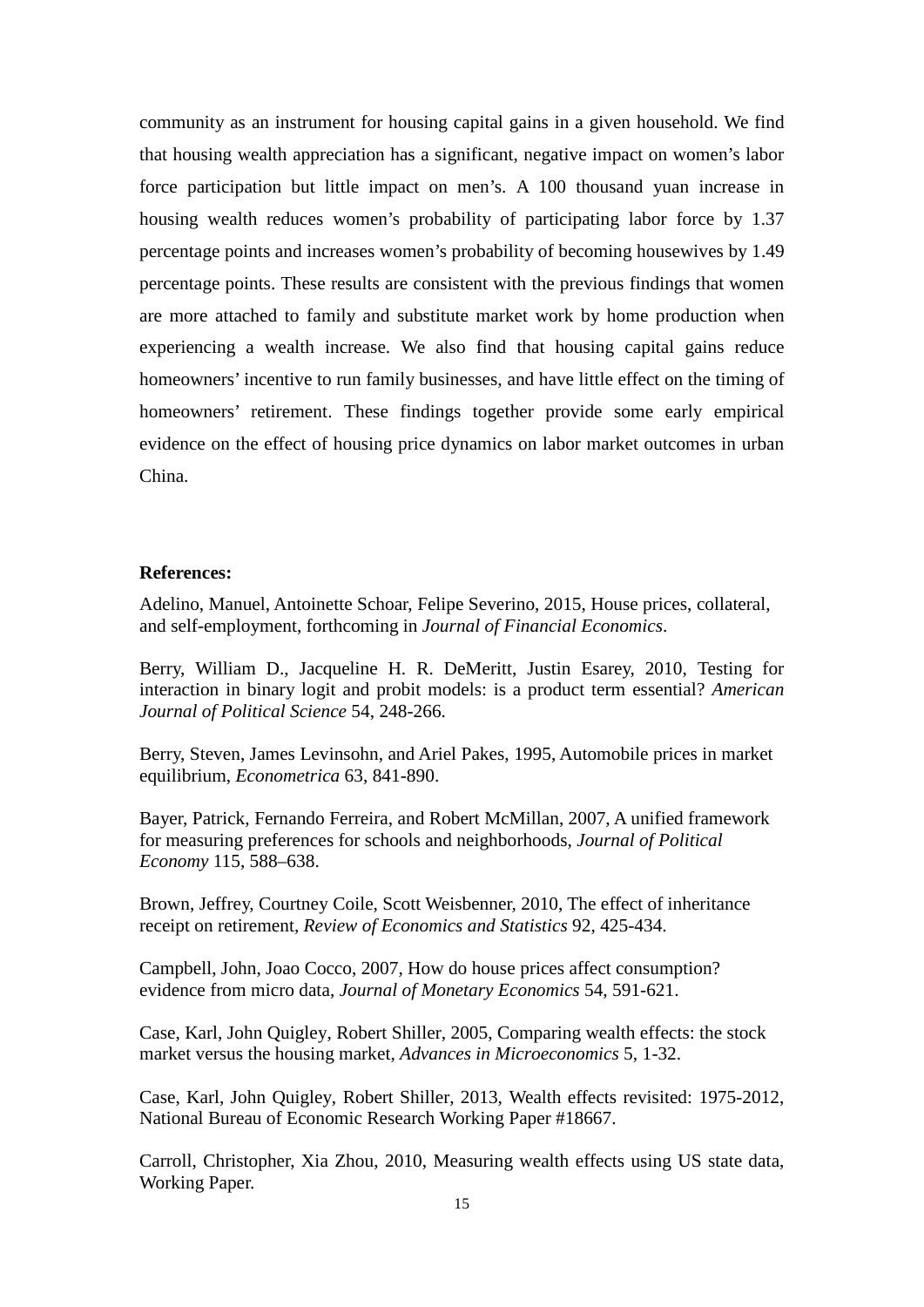Cooper, Daniel, María José Luengo-Prado, 2015, House price growth when children are teenagers: a path to higher earnings? *Journal of Urban Economics* 86, 54-72.

Dettling, Lisa, Melissa Kearney, 2014, House prices and birth rates: the impact of the real estate market on the decision to have a baby, *Journal of Public Economics* 110, 82-100.

Disney, Richard, John Gathergood, 2009, Housing wealth, liquidity constraints and self-employment, *Labour Economics* 16, 79-88.

Disney, Richard, John Gathergood, 2014, House prices, wealth effects and labour supply, Institute for Fiscal Studies Working Paper W14/25.

Fang, Hanming, Quanlin Gu, Wei Xiong, Li-An Zhou, 2015, Demystifying the Chinese housing boom, NBER Working Paper #21112.

Farnham, Martin, Purvi Sevak, 2007, Housing wealth and retirement timing, University of Michigan Retirement Research Centre Working Paper 2007-172.

Feng, Shuaizhang, Yingyao Hu, and Robert Moffitt, 2015, Unemployment and labor force participation in China: long run trends and short run dynamics, NBER Working Paper No.21460

Fischer, Will, 2000, Labor supply effects of federal rental subsidies, *Journal of Housing Economics* 9, 150-174.

Gan, Li, Zhichao Yin, Nan Jia, Shu Xu, Shuang Ma, Lu Zheng 2013, Data you need to know about China: Research report of China Household Finance Survey 2012, Springer.

He, Zhechun, 2015, Estimating the impact of housing prices on household labor supply in the UK, The University of York, Working Paper No.15/19.

Holtz-Eakin, Douglas, David Joulfaian, Harvey Rosen, 1993, The Carnegie conjecture: some empirical evidence, *Quarterly Journal of Economics* 108, 413-435.

Henley, Andrew, 2004, House price shocks, windfall gains and hours of work: British evidence, *Oxford Bulletin of Economics and Statistics* 66, 439-456.

Harding, John, Stuart Rosenthal, 2013, Homeowner-entrepreneurs, housing capital gains, and self-employment, Working Paper.

Hurst, Erik, Annamaria Lusardi, 2004, Liquidity constraints, household wealth, and entrepreneurship, *Journal of political Economy* 112, 319-347.

Imbens, Guido, Donald Rubin, Bruce Sacerdote, 2001, Estimating the effect of unearned income on labor earnings, savings, and consumption: evidence from a survey of lottery players, *American Economic Review* 91, 778-794.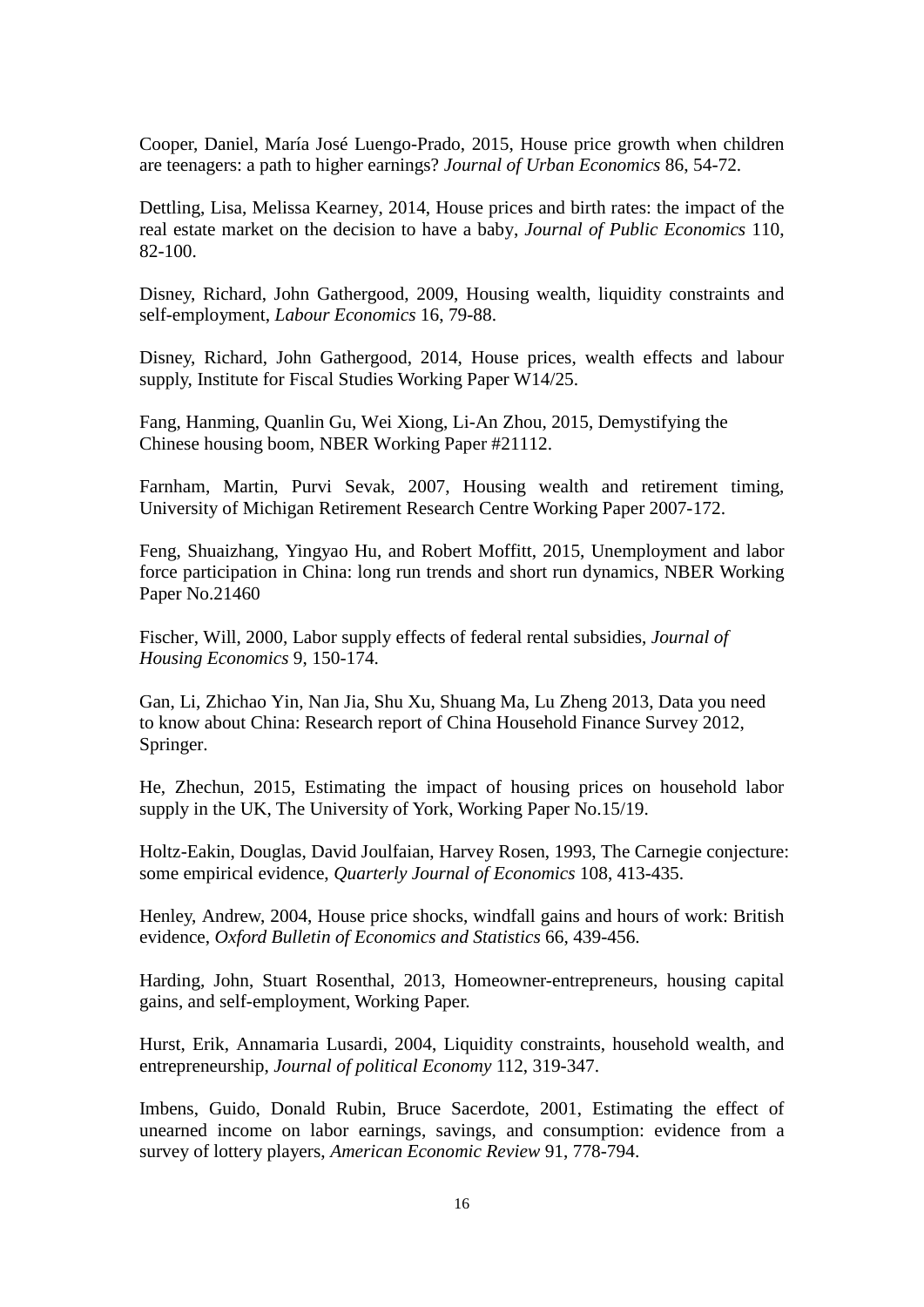Jacob, Brian, Jens Ludwig, 2012, The effects of housing assistance on labor supply: Evidence from a voucher lottery, *American Economic Review* 102, 272-304.

Joulfaian, David, Mark Wilhelm, 1994, Inheritance and labor supply, *Journal of Human Resources* 29, 1205-1234.

Johnson, William, 2014, House prices and female labor force participation, *Journal of Urban Economics* 82, 1-11.

Juhn, Chinhui, and Simon Potter, 2006, Changes in labor force participation in the United States, *Journal of Economic Perspectives*, 27-46.

Liu, Qian, 2012, Unemployment and labor force participation in urban China, *China Economic Review* 23, 18-33.

Li, Lixing, Xiaoyu Wu, 2014, Housing prices and entrepreneurship in China, *Journal of Comparative Economics* 42, 436–449.

Lovenheim, Michael, 2011, The effect of liquid housing wealth on college enrollment, *Journal of Labor Economics* 29, 741-771.

Lovenheim, Michael F., Kevin J. Mumford, 2013, Do family wealth shocks affect fertility choices? Evidence from the housing market. *Review of Economics and Statistics* 95, 464-475.

Milosch, Jennifer, 2014, House price shocks and labor supply choices, University of California Unpublished Working Paper.

Mood, Carina, 2010, Logistic regression: why we cannot do what we think we can do, and what we can do about it, *European Sociological Review* 26, 67-82.

Moretti, Enrico, 2013, Real wage inequality, *American Economic Journal: Applied Economics* 5, 65-103.

Sheiner, Louise, 1995, Housing prices and the savings of renters, *Journal of Urban Economics* 38, 94-125.

Starkey, James L., Barbara Port, 1993, Housing cost and married women's labor force participation in 1980, *The Social Science Journal* 30, 23-45.

Wang, Shing-Yi, 2012, Credit constraints, job mobility, and entrepreneurship: Evidence from a property reform in China, *Review of Economics and Statistics* 94, 532-551.

Yoshikawa, Hiroshi, Fumio Ohtaka, 1989, An analysis of female labor supply, housing demand and the saving rate in Japan, *European Economic Review* 33, 997-1023.

Zhao, Lingxiao, and Gregory Burge, 2015, Housing wealth, property taxes and labor supply among the elderly, forthcoming in *Journal of Labor Economics*.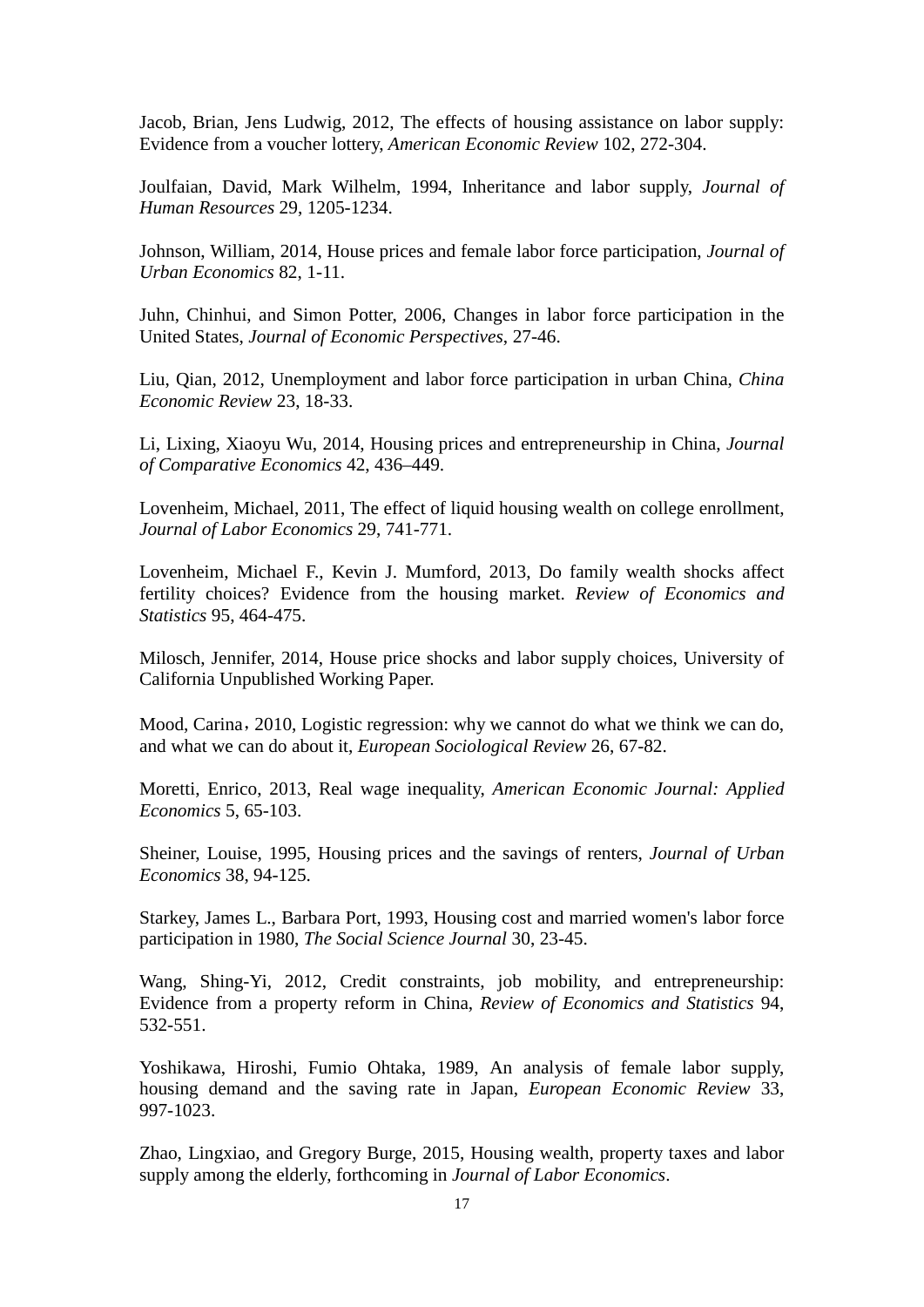

Figure 1: Labor force participation rates and housing price in urban China

Data Source: China Health and Nutrition Survey (CHNS) and National Bureau of Statistics

Labor force participation rate is defined as the percentage of employed and unemployed people among working age population. It is calculated using data from the China Health and Nutrition Survey (CHNS), a national representative household survey jointly conducted by the University of North Carolina at Chapel Hill and the Chinese Center for Disease Control and Prevention. The web site of CHNS data is http://www.cpc.unc.edu/projects/china. Average residential housing price data are provided by the National Bureau of Statistics [\(http://data.stats.gov.cn/easyquery.htm?cn=C01\)](http://data.stats.gov.cn/easyquery.htm?cn=C01). It is calculated by dividing the total sales of residential housing by total floor area of residential housing sold each year.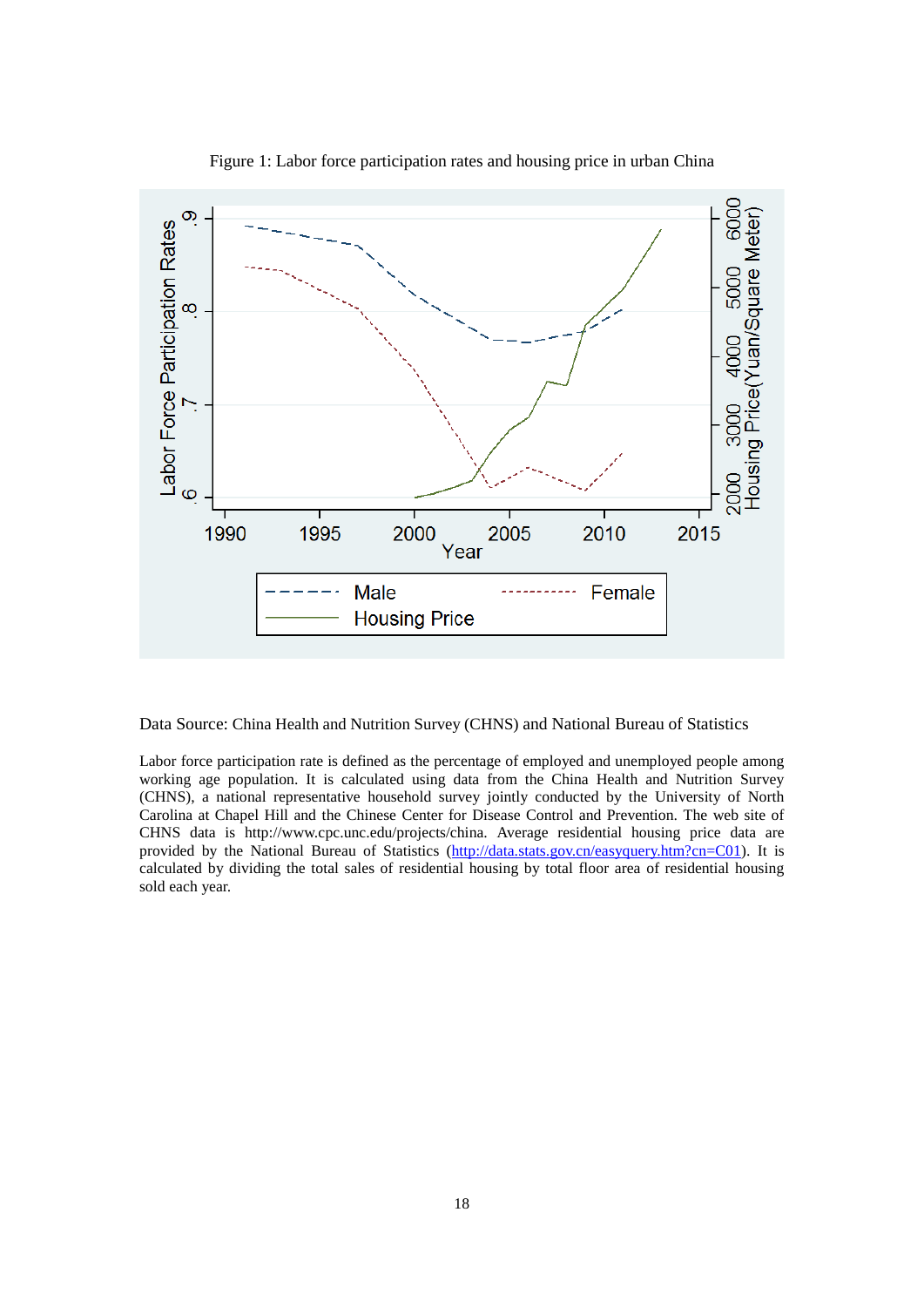| r aoic r. Duinnim<br>Variable description                                                                                               | Obs.  | <i><b>DURLIDELUD</b></i><br>Mean | Std.<br>Dev. | Min.             | Max.         |
|-----------------------------------------------------------------------------------------------------------------------------------------|-------|----------------------------------|--------------|------------------|--------------|
| LFP dummy $(=1$ if a person is in the labor<br>force)                                                                                   | 5,059 | 0.84                             | 0.36         | $\theta$         | 1            |
| LFP dummy for female sample                                                                                                             | 2,229 | 0.77                             | 0.42         | $\overline{0}$   | $\mathbf{1}$ |
| LFP dummy for male sample                                                                                                               | 2,830 | 0.90                             | 0.30         | $\mathbf{0}$     | 1            |
| <b>Housing Wealth Change</b>                                                                                                            | 5,059 | 3.57                             | 6.54         | $-37.90$         | 63.01        |
| Housing Wealth Change for the IV sample                                                                                                 | 4,332 | 3.68                             | 6.58         | $-12.55$         | 63.01        |
| Instrument variable for Housing Wealth Change<br>(average housing capital gains of other<br>households living in the same community)    | 4,332 | 3.71                             | 5.20         | $-0.39$          | 24.98        |
| Instrument variable for Housing Wealth Change<br>(average housing capital gains of households<br>in other communities in the same city) | 1,768 | 3.78                             | 5.04         | $-0.28$          | 19.88        |
| Total purchase price of housing units                                                                                                   | 5,059 | 3.25                             | 5.13         | 0.00             | 77.90        |
| Average purchase years                                                                                                                  | 5,059 | 9.42                             | 4.96         | 1.00             | 21.00        |
| Number of housing units owned                                                                                                           | 5,059 | 1.26                             | 0.54         | 1.00             | 11.00        |
| Female dummy                                                                                                                            | 5,059 | 0.44                             | 0.50         | 0.00             | 1.00         |
| Age                                                                                                                                     | 5,059 | 41.25                            | 8.87         | 16.00            | 60.00        |
| College dummy $(=1$ with a college degree or<br>above)                                                                                  | 5,059 | 0.14                             | 0.35         | $\boldsymbol{0}$ | $\mathbf{1}$ |
| Good health dummy $(=1$ if health condition is<br>good or better)                                                                       | 5,059 | 0.42                             | 0.49         | $\boldsymbol{0}$ | 1            |
| Number of Children under age 6                                                                                                          | 5,059 | 0.25                             | 0.48         | 0.00             | 4.00         |
| Household income (excluding individual labor<br>income)                                                                                 | 5,059 | 0.56                             | 1.71         | $-4.91$          | 30.00        |
| Household size                                                                                                                          | 5,059 | 3.47                             | 1.14         | 1.00             | 9.00         |
| Household assets (excluding housing)                                                                                                    | 5,059 | 2.61                             | 7.96         | 0.00             | 116.4        |
| Household debts                                                                                                                         | 5,059 | 0.79                             | 3.46         | 0.00             | 107.8        |
| Employed dummy                                                                                                                          | 5,059 | 0.77                             | 0.42         | 0.00             | 1.00         |
| Own family business dummy                                                                                                               | 2,423 | 0.18                             | 0.38         | 0.00             | 1.00         |
| Retired early dummy                                                                                                                     | 5,059 | 0.04                             | 0.20         | 0.00             | 1.00         |
| Housewife dummy                                                                                                                         | 5,059 | 0.07                             | 0.26         | 0.00             | 1.00         |

Table 1: Summary statistics

Note: The sample of size 5,059 includes homeowners who own at least one housing unit and meet other criteria described in Section 3 of the paper. The sample of size 4,332 keeps the homeowners whose housing units are located in the same city. All monetary values are in 100,000 yuan using 2011 value adjusted by annual consumer price index, when applicable.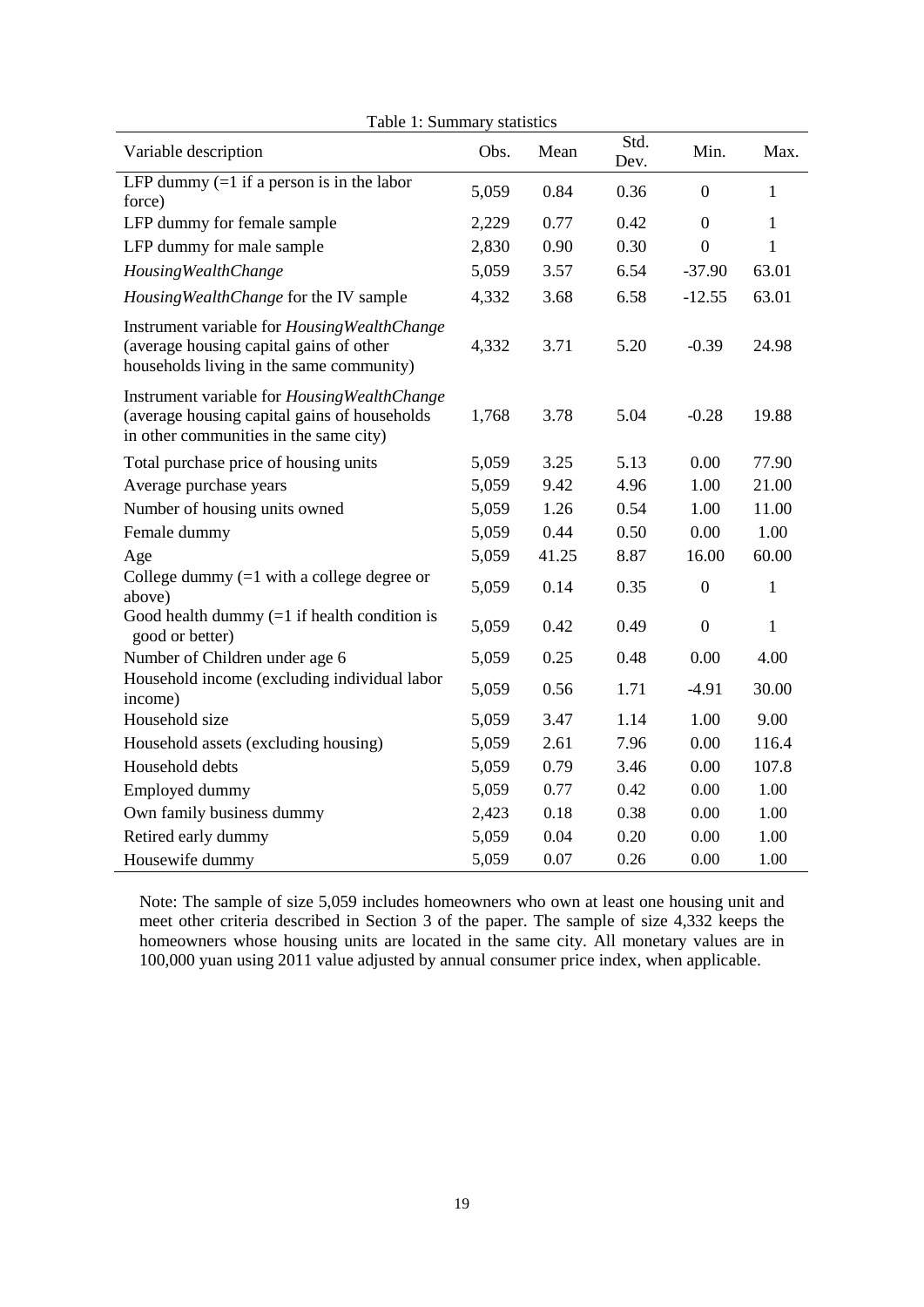|                        |                        |                        | сэйшанын                |               |                         |                  |
|------------------------|------------------------|------------------------|-------------------------|---------------|-------------------------|------------------|
|                        | (1)                    | (2)                    | (3)                     | (4)           | (5)                     | (6)              |
|                        |                        | <b>OLS</b>             |                         |               | Probit                  |                  |
| Variables              | <b>Full</b>            | Female                 | Male                    | Full          | Female                  | Male             |
|                        | Sample                 | Sample                 | Sample                  | Sample        | Sample                  | Sample           |
| Housing Wealth Change  | $-0.0014***$           | $-0.0017$              | $-0.0008$               | $-0.0016***$  | $-0.0022$               | $-0.0011$        |
|                        | (0.0005)               | (0.0015)               | (0.0011)                | (0.0006)      | (0.0015)                | (0.0007)         |
| Female dummy           | $-0.1624***$           |                        |                         | $-0.1793***$  |                         |                  |
|                        | (0.0088)               |                        |                         | (0.0094)      |                         |                  |
| Age                    | $0.0609***$            | $0.0787***$            | $0.0577^{\ast\ast\ast}$ | $0.0574***$   | $0.0766^{\ast\ast\ast}$ | $0.0404^{***}\,$ |
|                        | (0.0058)               | (0.0130)               | (0.0056)                | (0.0038)      | (0.0116)                | (0.0025)         |
| Age squared            | $-0.0008^{***}\,$      | $-0.0010***$           | $-0.0008***$            | $-0.0008***$  | $-0.0010***$            | $-0.0005***$     |
|                        | (0.0001)               | (0.0002)               | (0.0001)                | (0.0000)      | (0.0002)                | (0.0000)         |
| College dummy          | $0.0677***$            | $0.1270***$            | $0.0249**$              | $0.0895***$   | $0.1692***$             | $0.0352**$       |
|                        | (0.0111)               | (0.0221)               | (0.0104)                | (0.0182)      | (0.0290)                | (0.0151)         |
| Good health dummy      | $0.1869***$            | $0.3253***$            | $0.0765***$             | $0.2269***$   | $0.4259***$             | $0.1002***$      |
|                        | (0.0100)               | (0.0144)               | (0.0118)                | (0.0135)      | (0.0258)                | (0.0121)         |
| Number of Children     |                        |                        |                         |               |                         |                  |
| under 6                | $-0.0467***$           | $-0.1149***$           | 0.0110                  | $-0.0399$ *** | $-0.1058***$            | 0.0153           |
|                        | (0.0126)               | (0.0215)               | (0.0121)                | (0.0118)      | (0.0192)                | (0.0145)         |
| Household size         | 0.0038                 | 0.0004                 | 0.0011                  | 0.0053        | 0.0038                  | $-0.0001$        |
|                        | (0.0052)               | (0.0075)               | (0.0048)                | (0.0047)      | (0.0070)                | (0.0045)         |
| Household income       | $-0.0014$              | 0.0018                 | $-0.0031$               | $-0.0006$     | 0.0022                  | $-0.0018$        |
|                        | (0.0025)               | (0.0040)               | (0.0026)                | (0.0020)      | (0.0028)                | (0.0018)         |
| Total purchase         |                        |                        |                         |               |                         |                  |
| price of housing units | $-0.0017$              | $-0.0041$ **           | $-0.0003$               | $-0.0017$     | $-0.0037**$             | $-0.0009$        |
|                        | (0.0023)               | (0.0019)               | (0.0024)                | (0.0020)      | (0.0017)                | (0.0017)         |
| Number of housing      |                        |                        |                         |               |                         |                  |
| units owned            | $0.0220^*$             | $0.0458***$            | 0.0068                  | 0.0181        | $0.0474***$             | 0.0021           |
|                        | (0.0124)               | (0.0157)               | (0.0144)                | (0.0123)      | (0.0176)                | (0.0104)         |
| Average purchase years | 0.0006                 | $-0.0017$              | $0.0025***$             | 0.0004        | $-0.0013$               | 0.0021           |
|                        | (0.0013)               | (0.0019)               | (0.0012)                | (0.0012)      | (0.0019)                | (0.0012)         |
| Household assets       | $-0.0013$ <sup>*</sup> | $-0.0019$ <sup>*</sup> | $-0.0003$               | $-0.0011$     | $-0.0016$               | $-0.0004$        |
|                        | (0.0007)               | (0.0010)               | (0.0005)                | (0.0007)      | (0.0011)                | (0.0008)         |
| Household debts        | 0.0025                 | $0.0057**$             | $-0.0003$               | 0.0031        | 0.0072                  | 0.0007           |
|                        | (0.0016)               | (0.0024)               | (0.0017)                | (0.0025)      | (0.0051)                | (0.0016)         |
| Sample size            | 5,059                  | 2,229                  | 2,830                   | 5,041         | 2,221                   | 2,736            |
| $R^2$ (Pseudo $R^2$ )  | 0.1840                 | 0.2146                 | 0.1829                  | 0.2554        | 0.2498                  | 0.2660           |

Table 2: Effect of housing wealth change on labor force participation, OLS and Probit estimation

Note: A constant term and city fixed effects are included in all the models, but their coefficients are not reported here. Standard errors are clustered at the city level and listed in parentheses. Coefficients in Columns (4)-(6) are marginal effects. \*\*\*, \*\*, and \* indicate significance at the 1%, 5%, and 10% levels, respectively.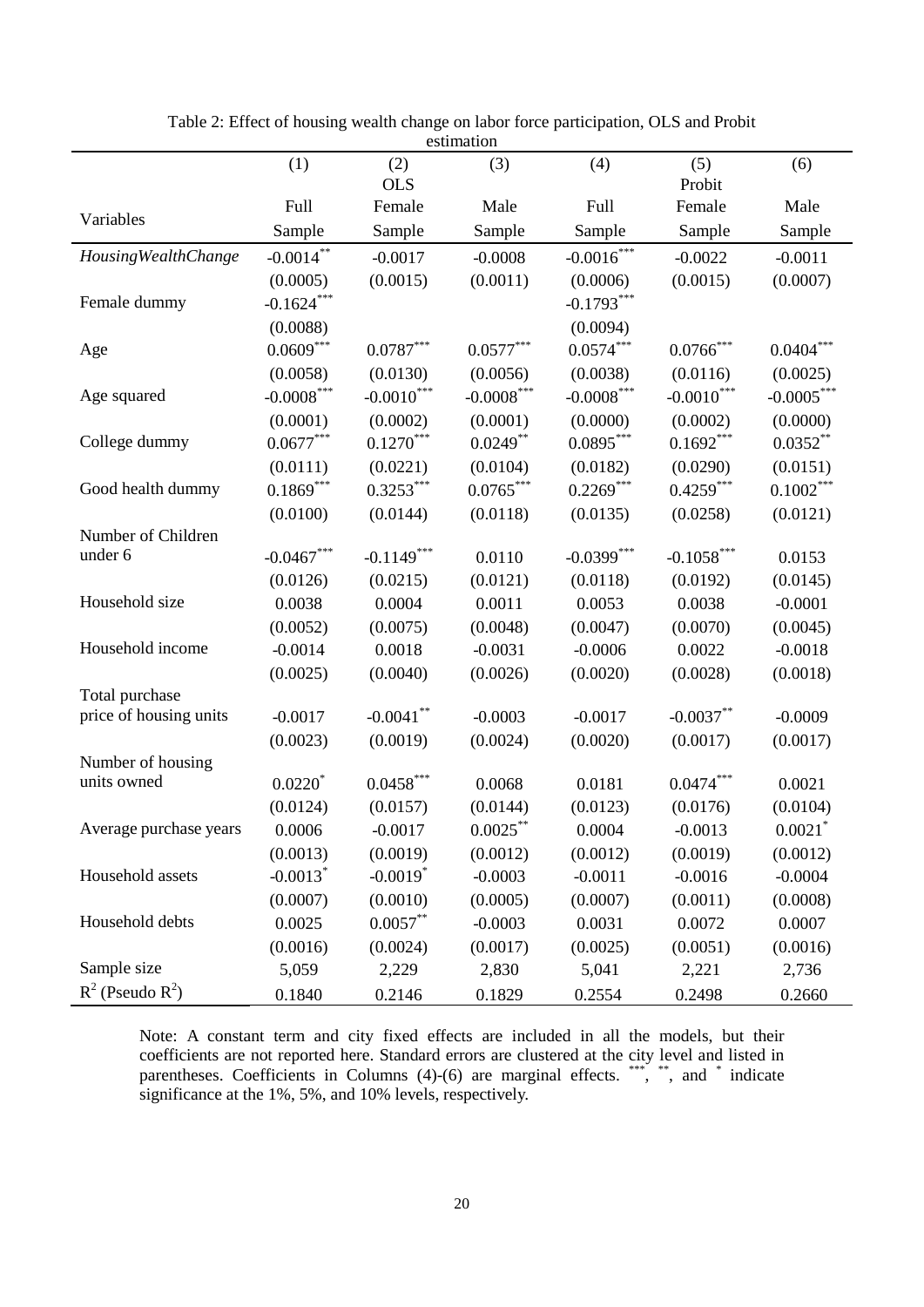| Table 3: Effect of housing wealth change on labor force participation, IV estimation |           |                                           |                         |                           |                  |             |  |
|--------------------------------------------------------------------------------------|-----------|-------------------------------------------|-------------------------|---------------------------|------------------|-------------|--|
|                                                                                      | (1)       | (2)                                       | (3)                     | (4)                       | (5)              | (6)         |  |
|                                                                                      | Full      | Female                                    | Male                    | Full                      | Female           | Male        |  |
| Variables                                                                            | sample    | sample                                    | sample                  | sample                    | sample           | sample      |  |
|                                                                                      |           | Panel 1: Linear Probability Model Results |                         |                           |                  |             |  |
|                                                                                      |           | <b>OLS</b>                                |                         |                           | 2SLS             |             |  |
| <b>Housing Wealth Change</b>                                                         | $-0.0011$ | $-0.0013$                                 | $-0.0002$               | $-0.0038$                 | $-0.0137**$      | 0.0055      |  |
|                                                                                      | (0.0010)  | (0.0017)                                  | (0.0017)                | (0.0050)                  | (0.0056)         | (0.0069)    |  |
| Sample size                                                                          | 4,332     | 1,896                                     | 2,436                   | 4,332                     | 1,896            | 2,436       |  |
| $R^2$ (Centered $R^2$ )                                                              | 0.1820    | 0.2139                                    | 0.1953                  | 0.1642                    | 0.1734           | 0.1556      |  |
|                                                                                      |           |                                           |                         | First-stage regression    |                  |             |  |
| Instrumental variable for                                                            |           |                                           |                         | ***<br>$0.7500^{\degree}$ | $0.7517***$      | $0.7513***$ |  |
| <b>Housing Wealth Change</b>                                                         |           |                                           |                         | (0.1080)                  | (0.1403)         | (0.0924)    |  |
| First stage F test                                                                   |           |                                           |                         | 48.19                     | 28.69            | 66.07       |  |
|                                                                                      |           |                                           | Panel 2: Probit Results |                           |                  |             |  |
|                                                                                      |           | Probit                                    |                         |                           | <b>IV</b> Probit |             |  |
| <b>Housing Wealth Change</b>                                                         | $-0.0011$ | $-0.0018$                                 | $-0.0005$               | $-0.0034$                 | $-0.0143**$      | 0.0025      |  |
|                                                                                      | (0.0010)  | (0.0019)                                  | (0.0014)                | (0.0043)                  | (0.0057)         | (0.0053)    |  |
| Sample size                                                                          | 4,317     | 1,889                                     | 2,356                   | 4,317                     | 1,889            | 2,356       |  |
| Pseudo $R^2$                                                                         | 0.2472    | 0.2470                                    | 0.2694                  |                           |                  |             |  |

Note: All models include a constant term and the same set of control variables as in Table 2, but their coefficients are not reported here. Standard errors are clustered at the city level and listed in parentheses. First-stage F tests report the Kleibergen-Paap rk Wald F statistic produced in the first stage of the 2SLS regressions. Coefficients for Probit and IV Probit models are marginal effects. \*\*\*, \*\*, and \* indicate significance at the 1%, 5%, and 10% levels, respectively.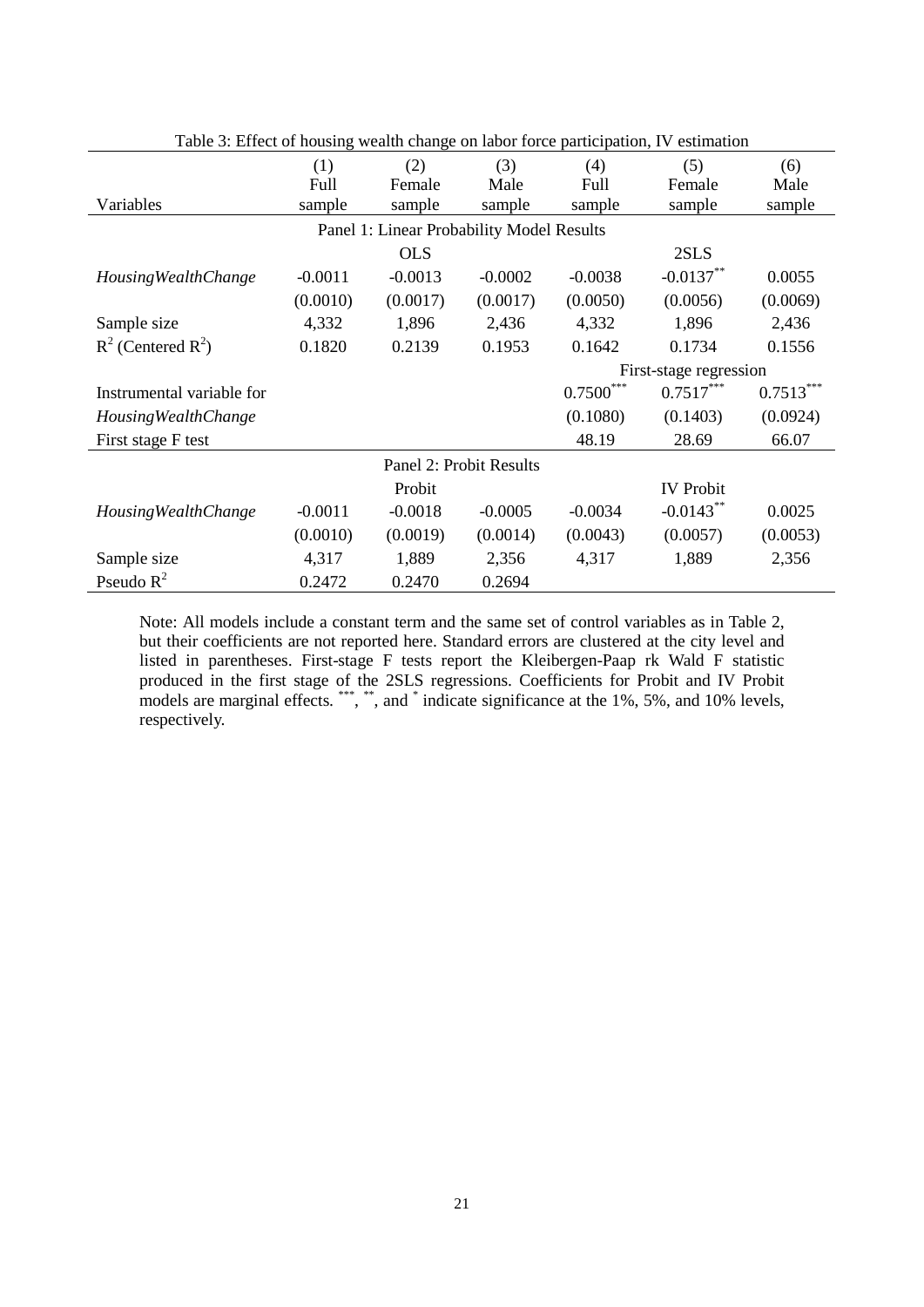|                              | (1)         | (2)         | (3)                    | (4)         | (5)         | (6)                 | (7)         | (8)                    |
|------------------------------|-------------|-------------|------------------------|-------------|-------------|---------------------|-------------|------------------------|
|                              |             | Employment  |                        | Housewife   |             | Early<br>retirement |             | Own<br>business        |
|                              | Full        | Female      | Male                   | Female      | Full        | Female              | Male        | Full                   |
|                              | sample      | sample      | sample                 | sample      | sample      | sample              | Sample      | sample                 |
|                              |             |             | Panel 1: 2SLS          |             |             |                     |             |                        |
| <b>Housing Wealth Change</b> | 0.0010      | $-0.0086$   | 0.0094                 | $0.0149***$ | $-0.0015$   | 0.0039              | $-0.0054$   | $-0.0058$              |
|                              | (0.0068)    | (0.0060)    | (0.0109)               | (0.0053)    | (0.0050)    | (0.0046)            | (0.0058)    | (0.0061)               |
| Sample size                  | 4,332       | 1,896       | 2,436                  | 1,896       | 4,332       | 1,896               | 2,436       | 2,423                  |
| $R^2$ (Centered $R^2$ )      | 0.2246      | 0.2593      | 0.1795                 | 0.1308      | 0.1746      | 0.1242              | 0.1932      | 0.1277                 |
|                              |             |             | First-stage regression |             |             |                     |             |                        |
| Instrumental variable for    | $0.7500***$ | $0.7517***$ | $0.7513***$            | $0.7517***$ | $0.7500***$ | $0.7517***$         | $0.7513***$ | $0.7308***$            |
| <b>Housing Wealth Change</b> | (0.1080)    | (0.1403)    | (0.0924)               | (0.1403)    | (0.1080)    | (0.1403)            | (0.0924)    | (0.0807)               |
| First stage F test           | 48.19       | 28.69       | 66.07                  | 28.69       | 48.19       | 28.69               | 66.07       | 81.99                  |
|                              |             |             | Panel 2: IV Probit     |             |             |                     |             |                        |
| <b>Housing Wealth Change</b> | 0.0006      | $-0.0100^*$ | 0.0056                 | $0.0303***$ | 0.0006      | 0.0067              | $-0.0017$   | $-0.0149$ <sup>*</sup> |
|                              | (0.0062)    | (0.0061)    | (0.0089)               | (0.0114)    | (0.0027)    | (0.0057)            | (0.0030)    | (0.0084)               |
| Sample size                  | 4,332       | 1,896       | 2,427                  | 1,205       | 3,795       | 990                 | 2,114       | 2,432                  |

Table 4: Effect of housing wealth change on other labor supply decisions

Note: All models include a constant term and the same set of control variables as in Table 2, but their coefficients are not reported here. Standard errors are clustered at the city level and listed in parentheses. First-stage F tests report the Kleibergen-Paap rk Wald F statistic produced in the first stage of the 2SLS regressions. Coefficients for Probit and IV Probit models are marginal effects. \*\*\*, \*\*, and \* indicate significance at the 1%, 5%, and 10% levels, respectively.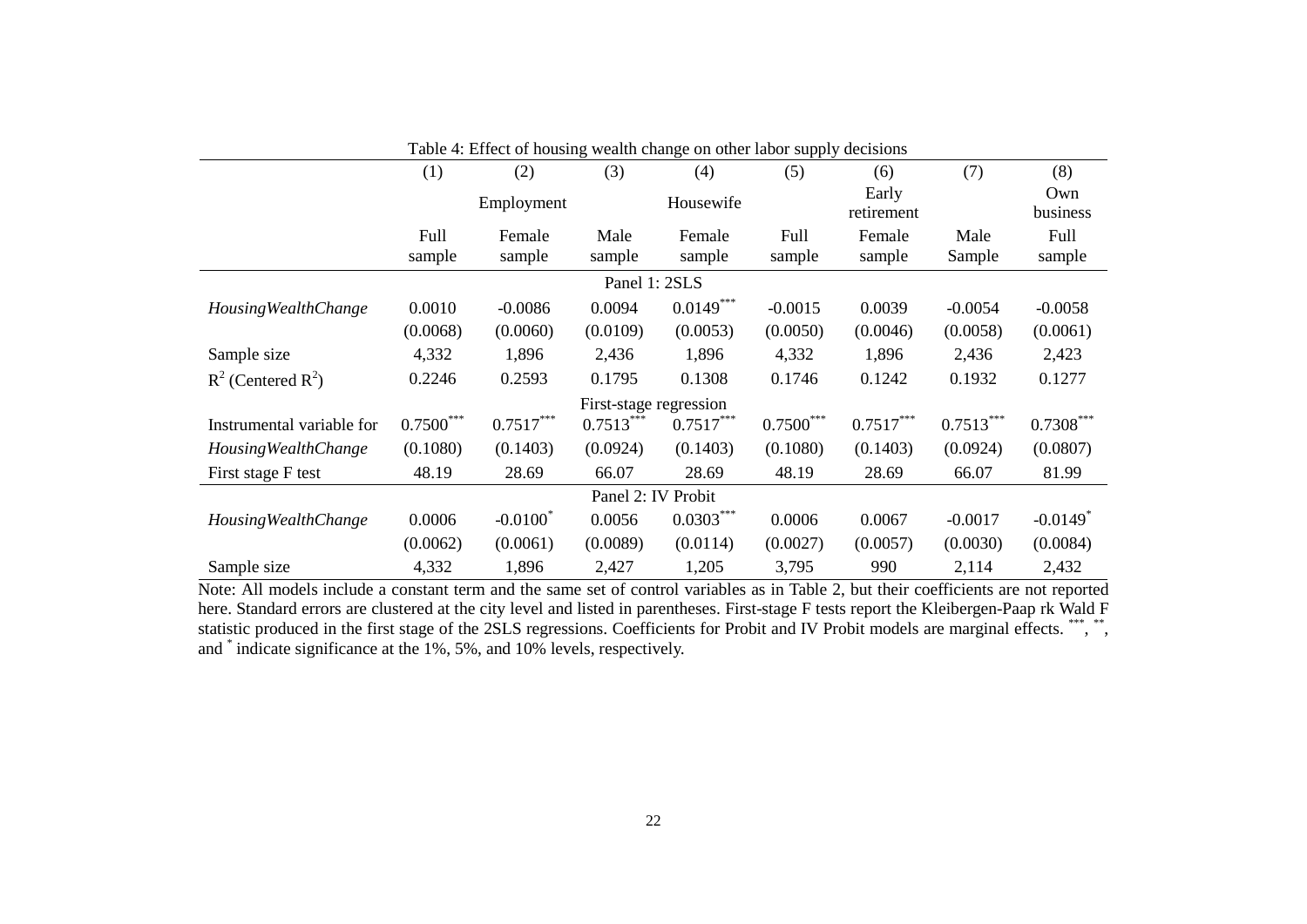|                                  | ********               |                        |                    |
|----------------------------------|------------------------|------------------------|--------------------|
|                                  | (1)                    | (2)                    | (3)                |
|                                  |                        |                        | <b>IV:</b> Housing |
|                                  |                        |                        | capital gains      |
|                                  | Financial              | Community              | of other           |
|                                  | <b>Wealth Effect</b>   | Characteristics        | communities        |
|                                  |                        |                        | in the same        |
|                                  |                        |                        | city               |
|                                  | Panel 1: 2SLS          |                        |                    |
| <b>Housing Wealth Change</b>     | $-0.0139$ **           | $-0.0157$ **           | $-0.0107**$        |
|                                  | (0.0056)               | (0.0080)               | (0.0049)           |
| <b>Financial Asset</b>           | $-0.0027$              |                        |                    |
|                                  | (0.0038)               |                        |                    |
| <b>Financial Income</b>          | $-0.0899$              |                        |                    |
|                                  | (0.1327)               |                        |                    |
| Earn Profit                      | 0.0198                 |                        |                    |
|                                  | (0.0604)               |                        |                    |
| <b>Suffer Loss</b>               | 0.0289                 |                        |                    |
|                                  | (0.0386)               |                        |                    |
| <b>Community Characteristics</b> | N <sub>o</sub>         | Yes                    | N <sub>o</sub>     |
| Sample size                      | 1,896                  | 1,629                  | 1,768              |
| $R^2$ (Centered $R^2$ )          | 0.1734                 | 0.1718                 | 0.1819             |
|                                  | First-stage regression |                        |                    |
| Instrument variable for          | $0.7527***$            | $0.6595***$            | $-3.0377$ *        |
| <b>Housing Wealth Change</b>     | (0.1356)               | (0.1556)               | (0.7078)           |
| First stage F test               | 30.80                  | 17.95                  | 18.42              |
|                                  | Panel 2: IV Probit     |                        |                    |
| <b>Housing Wealth Change</b>     | $-0.0147**$            | $-0.0146$ <sup>*</sup> | $-0.0121$ ***      |
|                                  | (0.0058)               | (0.0078)               | (0.0046)           |
| <b>Financial Asset</b>           | $-0.0032$              |                        |                    |
|                                  | (0.0040)               |                        |                    |
| Financial Income                 | $-0.0770$              |                        |                    |
|                                  | (0.1090)               |                        |                    |
| Earn Profit                      | 0.0087                 |                        |                    |
|                                  | (0.0652)               |                        |                    |
| <b>Suffer Loss</b>               | 0.0447                 |                        |                    |
|                                  | (0.0521)               |                        |                    |
| <b>Community Characteristics</b> | N <sub>o</sub>         | Yes                    | N <sub>o</sub>     |
| Sample size                      | 1,889                  | 1,629                  | 1,768              |

| Table 5: Effect of housing wealth change on female labor force participation, robustness |  |
|------------------------------------------------------------------------------------------|--|
| checks                                                                                   |  |

Note: All models are estimated using an only-female sample. All models include a constant term and the same set of control variables as in Table 2 but their coefficients are not reported here. Standard errors are clustered at the city level and listed in the parentheses. First-stage F tests report the Kleibergen-Paap rk Wald F statistic produced in the first stage of the 2SLS regressions. Coefficients for Probit and IV Probit models are marginal effects. \*\*\*, \*\*, and \* indicate significance at the 1%, 5%, and 10% levels, respectively.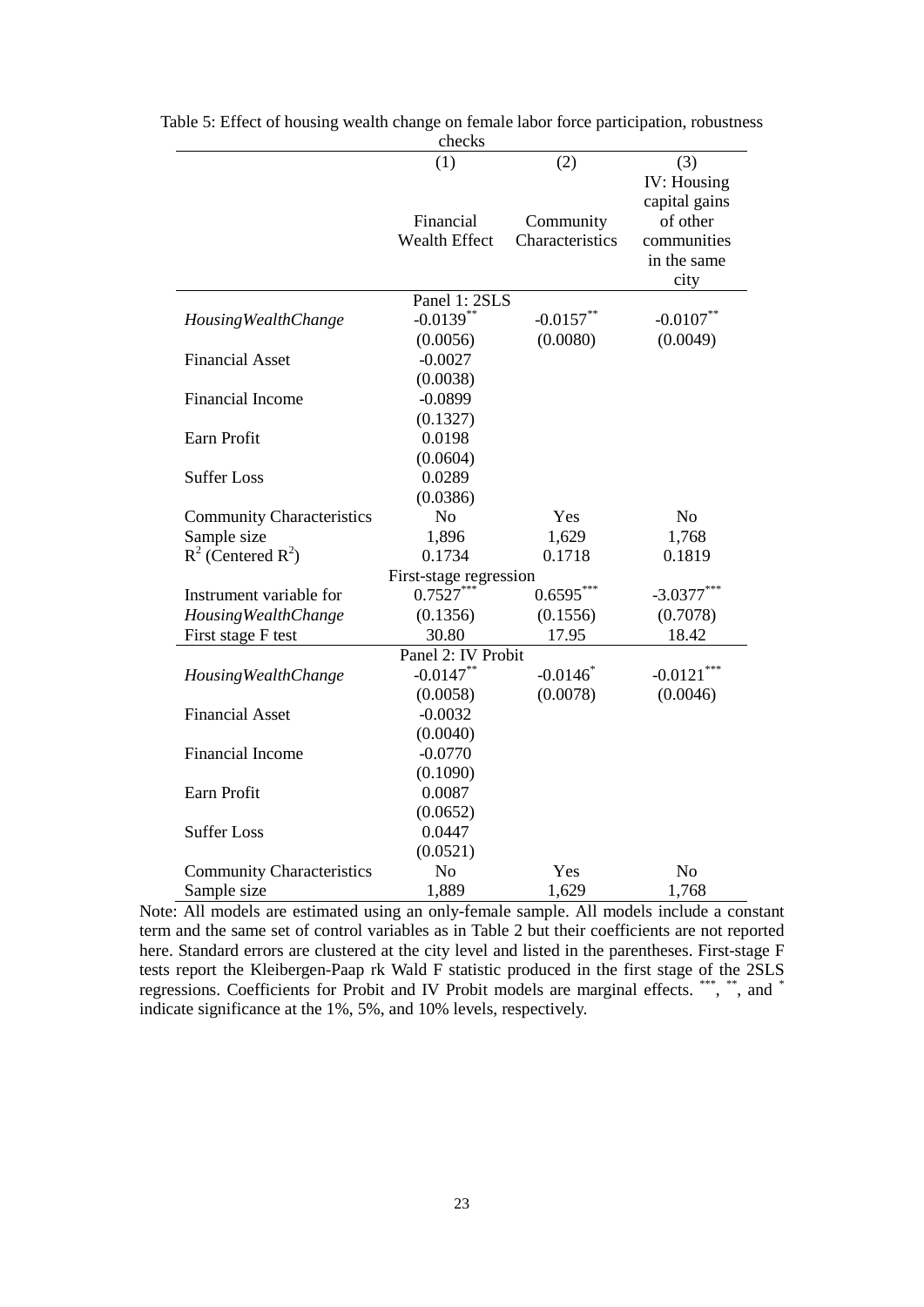|                              | (1)         | (2)                    | (3)         | (4)         | (5)                        | (6)         |
|------------------------------|-------------|------------------------|-------------|-------------|----------------------------|-------------|
|                              |             | $16 \leq age \leq 65$  |             |             | Have only one housing unit |             |
|                              | Full        | Female                 | Male        | Full        | Female                     | Male        |
|                              | sample      | sample                 | sample      | sample      | sample                     | sample      |
|                              |             | Panel 1: 2SLS          |             |             |                            |             |
| <b>Housing Wealth Change</b> | $-0.0047$   | $-0.0132$              | 0.0038      | $-0.0036$   | $-0.0108***$               | 0.0045      |
|                              | (0.0054)    | (0.0086)               | (0.0074)    | (0.0064)    | (0.0051)                   | (0.0072)    |
| Sample size                  | 5,427       | 2,774                  | 2,653       | 3,429       | 1,512                      | 1,917       |
| $R^2$ (Centered $R^2$ )      | 0.3202      | 0.2772                 | 0.2987      | 0.1360      | 0.1998                     | 0.1742      |
|                              |             | First-stage regression |             |             |                            |             |
| Instrumental variable for    | $0.7353***$ | $0.7293***$            | $0.7438***$ | $0.8068***$ | $0.8134***$                | $0.8026***$ |
| <b>Housing Wealth Change</b> | (0.1118)    | (0.1178)               | (0.1072)    | (0.1201)    | (0.1678)                   | (0.0938)    |
| First stage F test           | 43.23       | 38.33                  | 48.10       | 45.16       | 23.49                      | 73.23       |
|                              |             | Panel 2: IV Probit     |             |             |                            |             |
| <b>Housing Wealth Change</b> | $-0.0049$   | $-0.0139$ <sup>*</sup> | 0.0025      | $-0.0045$   | $-0.0125***$               | 0.0020      |
|                              | (0.0044)    | (0.0073)               | (0.0056)    | (0.0061)    | (0.0048)                   | (0.0058)    |
| Sample size                  | 5,427       | 2,774                  | 2,609       | 3,414       | 1,505                      | 1,812       |

Table 6: Effect of housing wealth change on labor force participation, alternative samples

Note: All models include a constant term and the same set of control variables as in Table 2, but their coefficients are not reported here. Standard errors are clustered at the city level and listed in parentheses. First-stage F tests report the Kleibergen-Paap rk Wald F statistic produced in the first stage of the 2SLS regressions. Coefficients for Probit and IV Probit models are marginal effects. \*\*\*, \*\*, and \* indicate significance at the 1%, 5%, and 10% levels, respectively.